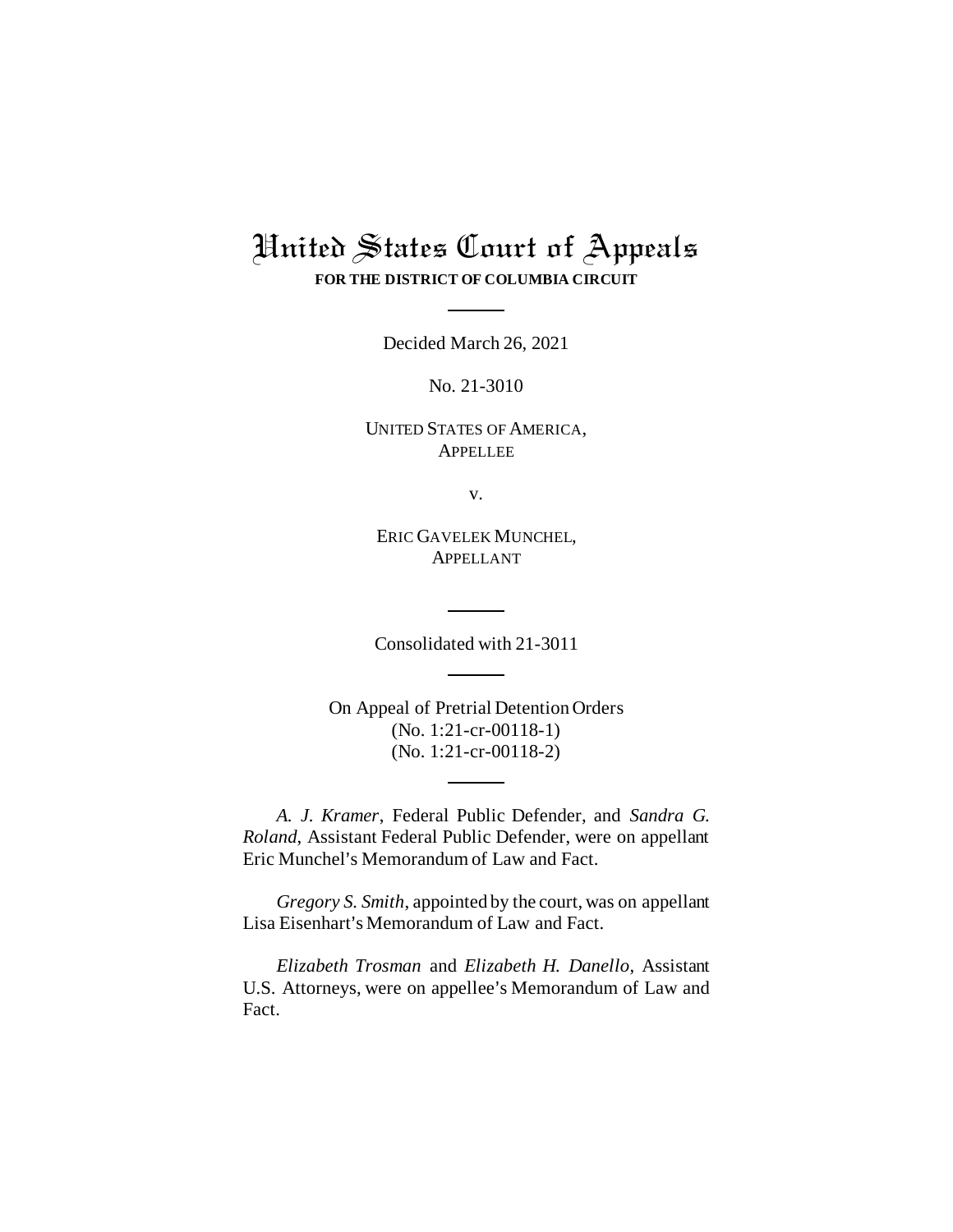Before: ROGERS, WILKINS and KATSAS, *Circuit Judges*.

Opinion for the Court filed by *Circuit Judge* WILKINS*.*

Opinion concurring in part and dissenting in part filed by *Circuit Judge* KATSAS.

WILKINS, *Circuit Judge*: We consider an appeal of a pretrial detention order issued after a Magistrate Judge had previously ordered the two appellants released pursuant to a lengthy set of stringent conditions. For the reasons stated below, we remand for the District Court to consider anew the government's motion for detention.

## **I.**

The facts, as found by the District Court, and as observed in a 50-minute video of much of the incident at the heart of the case, are as follows.

Eric Munchel and his mother, Lisa Eisenhart, participated in the January 6, 2021 incident at the Capitol. Munchel is a thirty-year-old resident of Nashville, Tennessee. He previously worked as a waiter and has twice been convicted for misdemeanor possession of marijuana in Georgia state courts. *See United States v. Munchel*, No. 1:21-CR-118-RCL, 2021 WL 620236, at \*1 (D.D.C. Feb. 17, 2021). Eisenhart is a fiftyseven-year-old resident of Woodstock, Georgia. She has been employed as a nurse for approximately thirty years and has no prior criminal history. *Id.*; Eisenhart Mem. at 13.

On January 6, Eisenhart and Munchel attended President Trump's "Stop the Steal" rally to protest the election results. Both wore tactical vests and Munchel had a taser, holstered on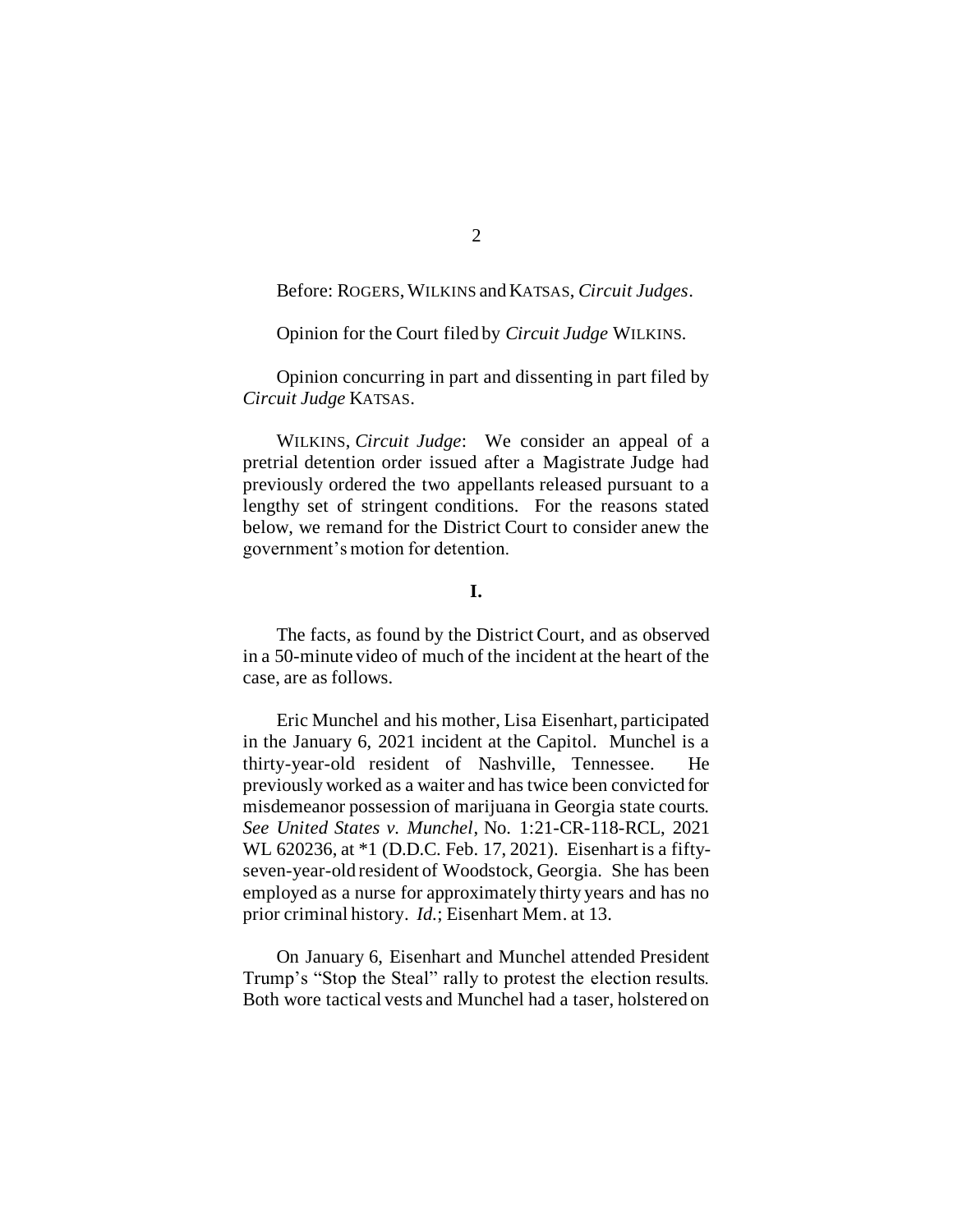his hip. Munchel also wore his iPhone, mounted on his tactical vest, and used it to take a video of some of the day's events. Following the rally, Eisenhart and Munchel marched towards the Capitol. *See Munchel*, 2021 WL 620236, at \*2–3. As they approached the Capitol, they milled around outside and talked with others. They met members of the Oath Keepers militia and Munchel bumped fists with one of them. *Id.* at \*2; Video at 11:56–12:05.

At some point while Munchel and Eisenhart were standing around, someone yelled out "they broke the line up there" and people began saying "let's go in." Eisenhart told Munchel they should go in, but she added, "[w]e're going straight to federal prison if we go in there with weapons." Video at 12:28–12:40. Munchel responded that he would not go into the Capitol, and Eisenhart suggested that they put "em" in their backpacks. *Id.* Munchel and Eisenhart then moved across the crowd to an area where a backpack was stowed and Munchel stashed a fanny pack in the backpack. *See Munchel*, 2021 WL 620236, at \*2; Video at 16:00–16:25. Munchel contends that the only weapon in the fanny pack was a pocketknife; the government suggests that other weapons could have been inside, perhaps even a firearm. *See* Tr. of Dist. Ct. Detention Hr'g at 10. Munchel kept his taser holstered on his hip. *See Munchel*, 2021 WL 620236, at \*2.

Subsequently, Eisenhart encouraged others to enter the Capitol, stating the tear gas "isn't bad" and repeatedly stating, "let's go in." Video at 16:28–17:45. Munchel and Eisenhart pushed their way through the crowd to continue towards the Capitol. Munchel followed Eisenhart, often holding on to a strap on her back. *E.g.*, *id.* at 17:45–23:00. En route, Eisenhart encouraged a man who claimed to have "punched two of them in the face," telling him, "while everyone else is on their couch, you guys are training, and getting ready for it." *Id.* at 23:56–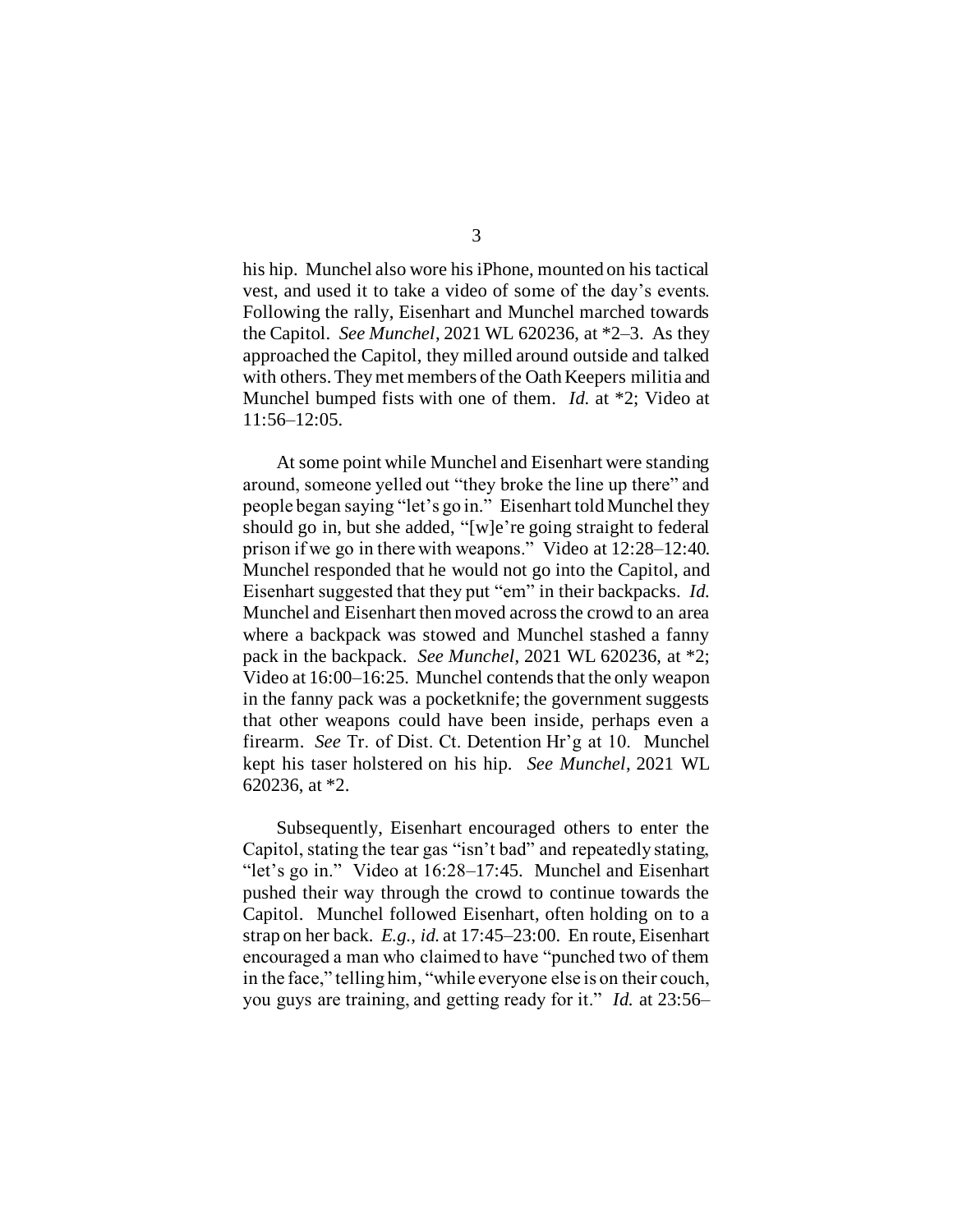24:12. Munchel told members of the crowd that "we're not playing f ing nice no god damn more," that he is "f ing ready to f \_\_ sh \_\_ up," and "I guess they thought we were playing." *Id.* at 25:18, 26:58–27:01, 36:53–36:56; Munchel Mem. at 11. Additionally, when Eisenhart heard that Congress was "shut down" by tear gas she exclaimed that "they got teargassed, motherf\_\_ers" and proclaimed it her "best day to know they got tear-gassed." Video at 30:08–30:29. Directly in front of the Capitol and near an entrance, Munchel stated, this is "probably the last time I'll be able to enter the building with armor and . . . f\_\_ing weapons." *Id.* at 36:29–36:35.

Munchel and Eisenhart entered the Capitol through an open door and stayed inside for approximately twelve minutes. *Id.* at 38:30–38:50 (entry); Munchel Mem. at 11. Police officers were standing to the right of the door, not blocking their entry. Munchel Mem. at 11 (citing to Video). While walking through the Capitol, Munchel told members of the mob "don't break sh\_," "no vandalizing sh\_\_. We ain't no god damn Antifa, motherf\_\_ers," and "you break sh\_\_, I break you." Video at 42:45, 43:20–43:43, 44:13–44:15.

Additionally, while inside, Munchel and Eisenhart spotted plastic handcuffs, known as "zip ties." *Munchel*, 2021 WL 620236, at \*2; Video at 43:43. Upon seeing the zip ties, Munchel shouted "Zip ties! I need to get me some of them motherf\_\_ers." Video at 43:43–43:48. Munchel took several zip ties and Eisenhart took one. *See* Munchel Mem. at 12. Munchel and Eisenhart eventually made their way to the Senate gallery, both still carrying the zip ties, and Munchel still carrying his taser. *Munchel*, 2021 WL 620236, at \*2; Gov't Mem. at 12 (pictures of Munchel in Senate gallery with zip ties). Inside the gallery, Eisenhart chanted "Treason! Treason!" and Munchel looked down at the dais and said, "I want that f ing gavel," referring to the Senate's artifact.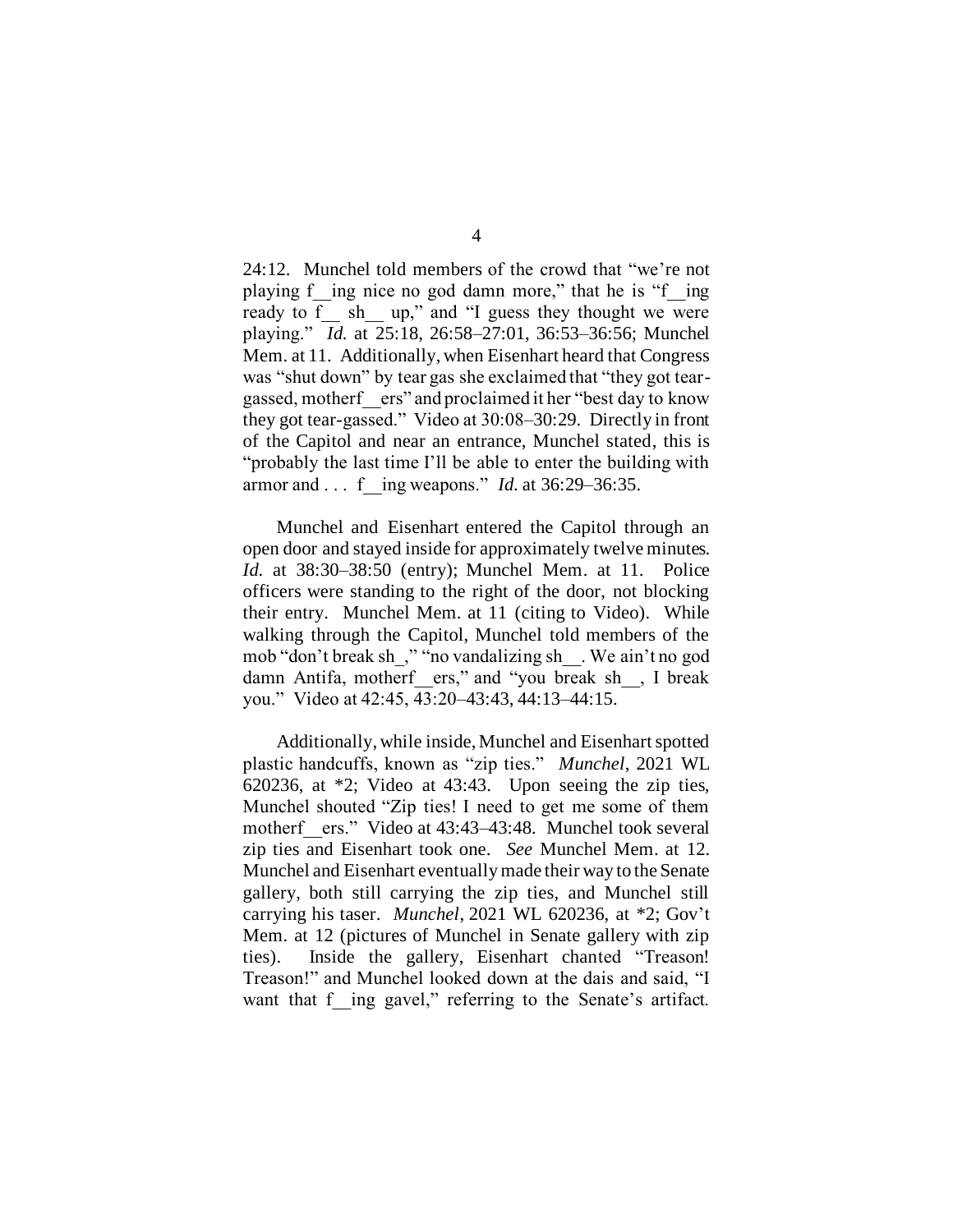Video at 45:14–45:17, 47:21–47:23. Munchel made no effort to steal the gavel. *Id.* at 47:21–47:23; *Munchel*, 2021 WL 620236, at \*2.

After leaving the gallery, Eisenhart told Munchel not to carry the zip ties, stating that they "need[ed] to get them out of [their] hands." Video at 48:43-48:48. Later, Munchel took some home with him to Tennessee. *See Munchel*, 2021 WL 620236, at \*2. Eisenhart has claimed that she took the zip ties to keep them away from "bad actors." *Id.*; Eisenhart Mem. at 3.

Eventually, Munchel and Eisenhart left the Capitol. As they were exiting, Munchel said to nearby police officers, "Sorry, guys, I still love you." Video at 49:27–49:29; Munchel Mem. at 13.

On the evening of January 6, a Metropolitan Police Department officer stopped Munchel and seized his taser. *See Munchel*, 2021 WL 620236, at \*3. 1 The next day, as they packed their car to go home, both Eisenhart and Munchel spoke to the media. Eisenhart stated:

> This country was founded on revolution. If they're going to take every legitimate means from us, and we can't even express ourselves on the internet, we won't even be able to speak freely, what is America for? . . . I'd rather die as a 57-year-old woman than live under

<sup>1</sup> On January 5, a police officer had observed Munchel's taser and allowed him to keep it, ostensibly because it was legal to possess on the street in the District of Columbia. *Munchel*, 2021 WL 620236, at \*1.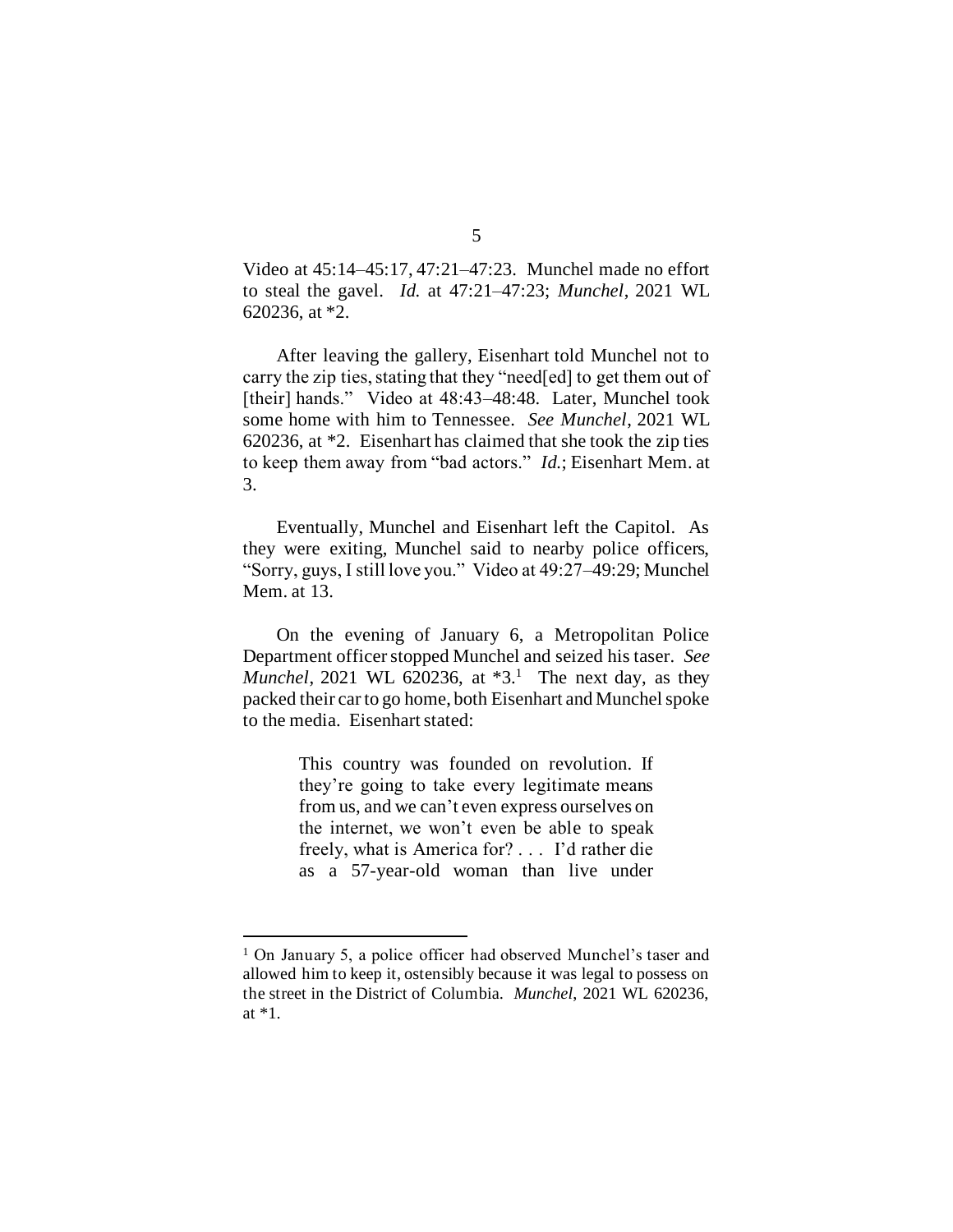oppression. I'd rather die and would rather fight.

Laura Pullman, *Trump*'s *Militias Say They Are Armed and Ready to Defend Their Freedoms*, THE TIMES (of London) (Jan. 10, 2021), [https://www.thetimes.co.uk/article/trumps-militias](https://www.thetimes.co.uk/article/trumps-militias-say-they-are-armed-and-ready-to-defend-their-freedoms-8ht5m0j70)[say-they-are-armed-and-ready-to-defend-their-freedoms-](https://www.thetimes.co.uk/article/trumps-militias-say-they-are-armed-and-ready-to-defend-their-freedoms-8ht5m0j70)[8ht5m0j70https://www.thetimes.co.uk/article/trumps-militias](https://www.thetimes.co.uk/article/trumps-militias-say-they-are-armed-and-ready-to-defend-their-freedoms-8ht5m0j70)[say-they-are-armed-and-ready-to-defend-their-freedoms-](https://www.thetimes.co.uk/article/trumps-militias-say-they-are-armed-and-ready-to-defend-their-freedoms-8ht5m0j70)[8ht5m0j70](https://www.thetimes.co.uk/article/trumps-militias-say-they-are-armed-and-ready-to-defend-their-freedoms-8ht5m0j70) (attached to the Gov't Suppl. Mem. at 26). Munchel told the newspaper:

> We wanted to show that we're willing to rise up, band together and fight if necessary. Same as our forefathers, who established this country in 1776. . . . It was a kind of flexing of muscles. . . . The intentions of going in were not to fight the police. The point of getting inside the building is to show them that we can, and we will.

## *Id.*

Later, Munchel and Eisenhart returned to Tennessee, and Eisenhart continued on to her home in Georgia. The FBI posted bulletins on the internet and in the media with photos of Munchel and Eisenhart from January 6, asking for the public's help in identifying them. On the morning of January 10, FBI agents executed a search warrant at Munchel's apartment. The agents found the tactical vest Munchel wore at the Capitol, zip ties, firearms, and a large quantity of loaded magazines. Munchel was licensed to possess those weapons. *See Munchel*, 2021 WL 620236, at \*3. Soon after learning about the search, Munchel turned himself in. *Id.* at \*4; Munchel Mem. at 15. Munchel also made arrangements for his attorney to give his iPhone to the FBI. Munchel Mem. at 15. Once Eisenhart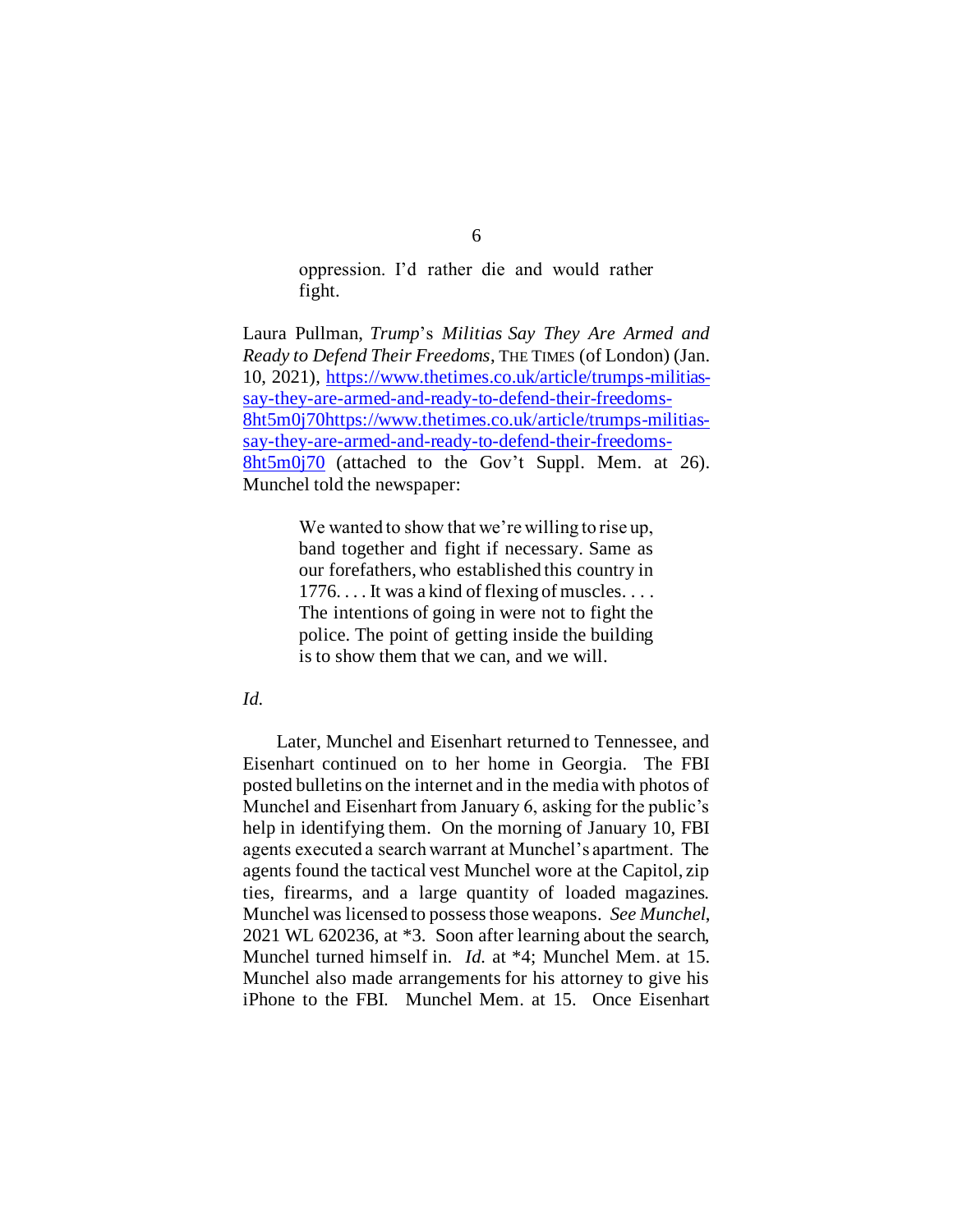learned she was the target of a federal investigation, she spoke to a local FBI agent every day to determine whether there was a warrant for her arrest, and when the warrant issued, she selfsurrendered. *See Munchel*, 2021 WL 620236, at \*4, \*7; Eisenhart Mem. at 3.

Munchel and Eisenhart were charged in a complaint with unlawful entry, violent entry, civil disorder, and conspiracy. *See* Complaint, *United States v. Munchel*, No. 1:21-CR-118- RCL, 2021 WL 620236, ECF No. 1 (D.D.C. Feb. 17, 2021). Munchel and Eisenhart had pretrial detention hearings before Magistrate Judge Jeffrey Frensley in the Middle District of Tennessee. Magistrate Judge Frensley concluded that neither Munchel nor Eisenhart were flight risks nor posed a danger to the community and issued release orders for both appellants with various conditions, including home detention, GPS monitoring, refraining from possessing firearms or dangerous weapons, and supervision by Pretrial Services. *See* Jan. 22, 2021 Transcript ("Munchel Tr.") at 181, 186–89 (included in Munchel Suppl.); Jan. 25, 2021 Transcript ("Eisenhart Tr.") at 163, 164–66 (attached to Eisenhart Mem.).

Magistrate Judge Frensley briefly stayed both of his release orders, *id.* at 171; Munchel Tr. at 198–99, and the government promptly appealed both orders to the United States District Court for the District of Columbia. Chief Judge Beryl A. Howell stayed both release orders pending appeal, *see* Stay Orders, ECF Nos. 4, 7, and ordered both appellants to be transported to D.C., *see* Transport Orders, ECF Nos. 5, 9. COVID-19-related complications slowed the appellants' transport to D.C. *See* Status Report, ECF No. 18. While their transports were pending, Eisenhart moved to rescind the stay or to conduct an immediate review of her detention, which Munchel joined. *See* ECF Nos. 14, 15, 27. Additionally, the government filed motions seeking review of Judge Frensley's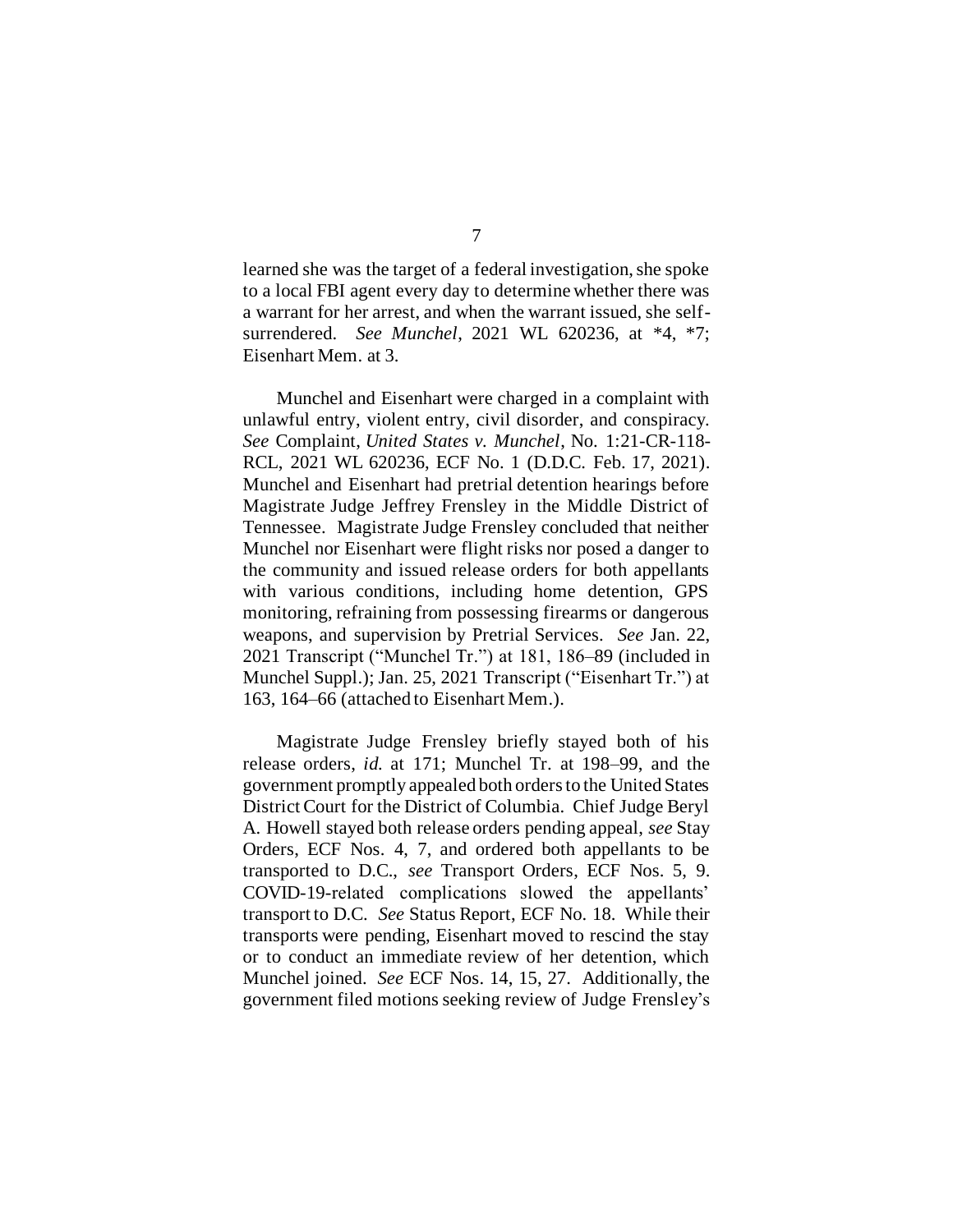release orders. *See* ECF Nos. 3, 6. In the meantime, Munchel and Eisenhart were detained.<sup>2</sup>

Subsequently, on February 12, a grand jury sitting in the District of Columbia returned an indictment charging Munchel and Eisenhart with obstruction of an official proceeding; Munchel with unlawful entry while armed with a dangerous weapon, and violent entry while armed with a dangerous weapon; and Eisenhart with aiding and abetting unlawful entry while armed with a dangerous weapon, and aiding and abetting violent entry while armed with a dangerous weapon. *See* Indictment, ECF No. 21; *Munchel*, 2021 WL 620236, at \*7. On February 17, the District Court arraigned Munchel and Eisenhart on the indictment and the government made an oral motion for pretrial detention. *See id.* at \*4. During the detention hearing in the District Court, the government proceeded by proffer rather than calling live witnesses. In addition to what had been presented to Magistrate Judge Frensley, the government introduced the 50-minute videotape into evidence and proffered that after January 6, Munchel was in contact with a suspected member of the Proud Boys and was

<sup>2</sup> Even though Magistrate Judge Frensley had found that the government had not met its burden of proving dangerousness by clear and convincing evidence, the government sought and obtained an *ex parte* stay of that release order that resulted in the appellants being detained for three weeks without any court finding of dangerousness, notwithstanding the statute's mandate that review occur "promptly," 18 U.S.C. § 3145(a), and the statutory and constitutional requirement of a dangerousness finding, *see infra*. While COVID-19 issues caused a delay in the appellants' transport to the District of Columbia, the record does not indicate why a D.C. District Judge could not have heard this matter prior to February 17, even if the appellants were in another location. Ultimately, this issue, while troubling, is not presented as a ground for reversal in this appeal.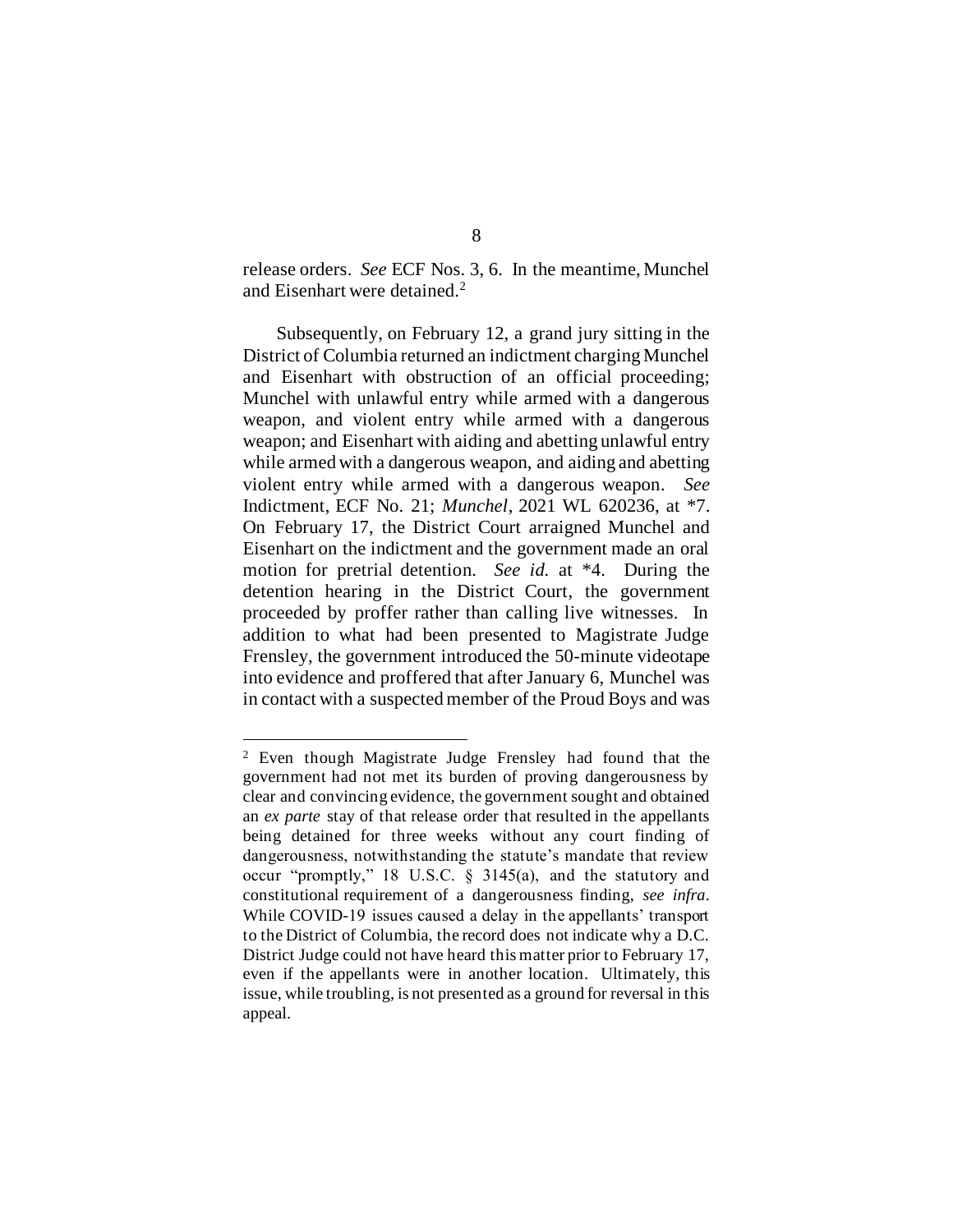told that he was too "hot" after he expressed interest in joining the group. *Id.* at \*6; Tr. of Dist. Ct. Detention Hr'g at 51.

Following the detention hearing, the District Court ordered both Munchel and Eisenhart to be detained pending trial, denied as moot Munchel and Eisenhart's motions seeking to rescind the stay of Judge Frensley's orders, and denied as moot the government's motion seeking review of Judge Frensley's orders. *See* Detention Orders, ECF Nos. 25, 26; *see also* ECF No. 27. The District Court concluded that both Munchel and Eisenhart were eligible for detention because they were charged with felonies while carrying a dangerous weapon, explaining that the indictment alleges that Munchel carried a dangerous weapon (the taser) and that Eisenhart aided and abetted Munchel and therefore she was liable as if she were the principal. *See Munchel*, 2021 WL 620236, at \*5, \*7.

Applying *de novo* review, the District Court determined that appellants were not flight risks but that detention was appropriate on the basis of dangerousness. *Id.* at \*5–8. The District Court concluded that appellants' history and characteristics weighed against detention but that the nature and circumstances of the charged offenses, the weight of the evidence, and the potential danger appellants pose to the community weighed in favor of detention. *Id.* The District Court further determined that neither appellant was likely to be deterred by release conditions. *Id.* at \*7, \*8.

Munchel and Eisenhart timely appealed. They contend that the District Court erred in not deferring to Magistrate Judge Frensley's factual findings as to their dangerousness. They also contend that the District Court inappropriately relied on a finding that they were unlikely to abide by release conditions to detain them, because that factor is applicable only to revocation of pretrial release. They also argue that the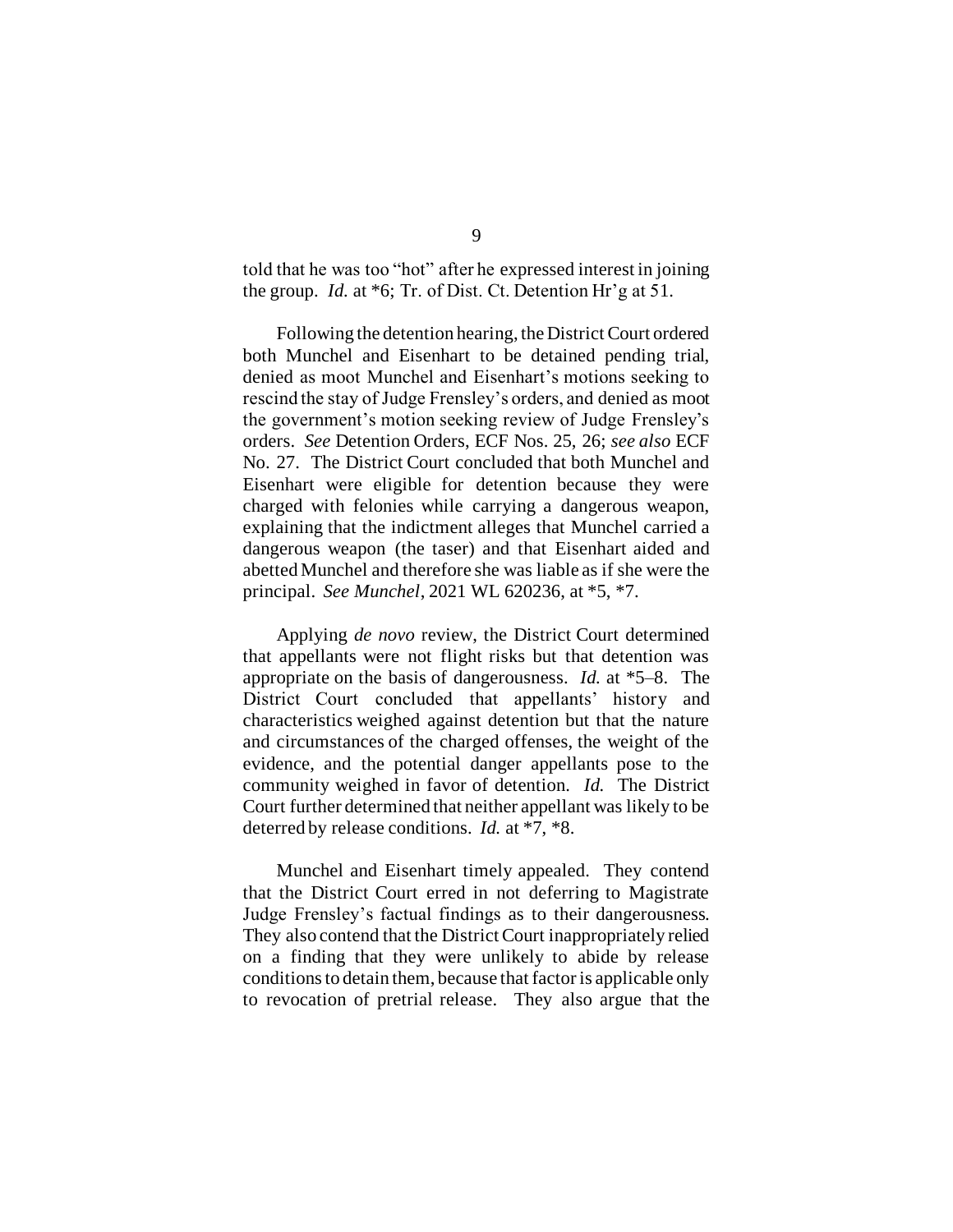charged offenses do not authorize detention, claiming that felonies involving possession of a weapon, rather than use, do not qualify for detention and, relatedly, that Munchel's taser is not a "dangerous weapon" within the meaning of the statute. Munchel and Eisenhart also object that several other defendants who participated in the insurrection have been released before trial, arguing that the conduct of those defendants is indistinguishable (or even worse) than their conduct on January 6. Finally, they contend that the District Court's determinations in support of detention were clearly erroneous.

# **II.**

"In our society liberty is the norm, and detention prior to trial or without trial is the carefully limited exception." *United States v. Salerno*, 481 U.S. 739, 755 (1987).

The Bail Reform Act of 1984 authorizes one of those carefully limited exceptions by providing that the court "shall order" a defendant detained before trial if it "finds that no condition or combination of conditions will reasonably assure the appearance of the person as required and the safety of any other person and the community." 18 U.S.C. § 3142(e). "In common parlance, the relevant inquiry is whether the defendant is a 'flight risk' or a 'danger to the community.'" *United States v. Vasquez-Benitez*, 919 F.3d 546, 550 (D.C. Cir. 2019). Here, the District Court held that both Munchel and Eisenhart should be detained on the basis of dangerousness.

In assessing whether pretrial detention is warranted for dangerousness, the district court considers four statutory factors: (1) "the nature and circumstances of the offense charged," (2) "the weight of the evidence against the person," (3) "the history and characteristics of the person," and (4) "the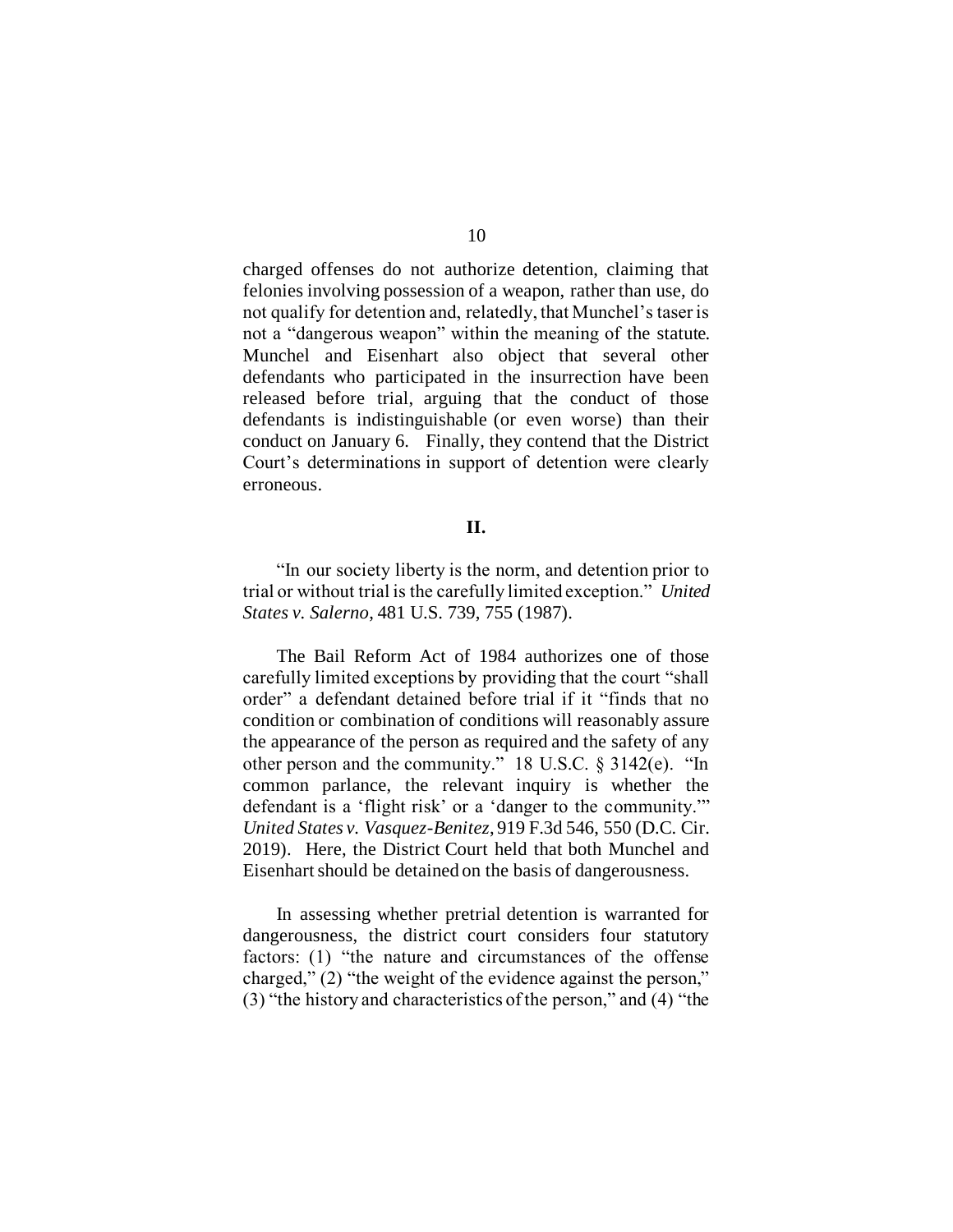nature and seriousness of the danger to any person or the community that would be posed by the person's release." 18 U.S.C. §  $3142(g)(1)–(4)$ . To justify detention on the basis of dangerousness, the government must prove by "clear and convincing evidence" that "no condition or combination of conditions will reasonably assure the safety of any other person and the community." *Id.* § 3142(f). Thus, a defendant's detention based on dangerousness accords with due process only insofar as the district court determines that the defendant's history, characteristics, and alleged criminal conduct make clear that he or she poses a concrete, prospective threat to public safety.

In *Salerno*, the Supreme Court rejected a challenge to this preventive detention scheme as repugnant to due process and the presumption of innocence, holding that "[w]hen the Government proves by clear and convincing evidence that an arrestee *presents an identified and articulable threat* to an individual or the community, we believe that, consistent with the Due Process Clause, a court may disable the arrestee *from executing that threat*." 481 U.S. at 751 (emphasis added).

#### **III.**

We can readily dispatch with some of the appellants' arguments.

First, we conclude that we need not reach appellants' contention that the District Court erred in not deferring to Magistrate Judge Frensley's factual findings as to their dangerousness. The statute concerning review of a Magistrate Judge's release order says nothing about the standard of the district court's review, *see* 18 U.S.C. § 3145(a), and we have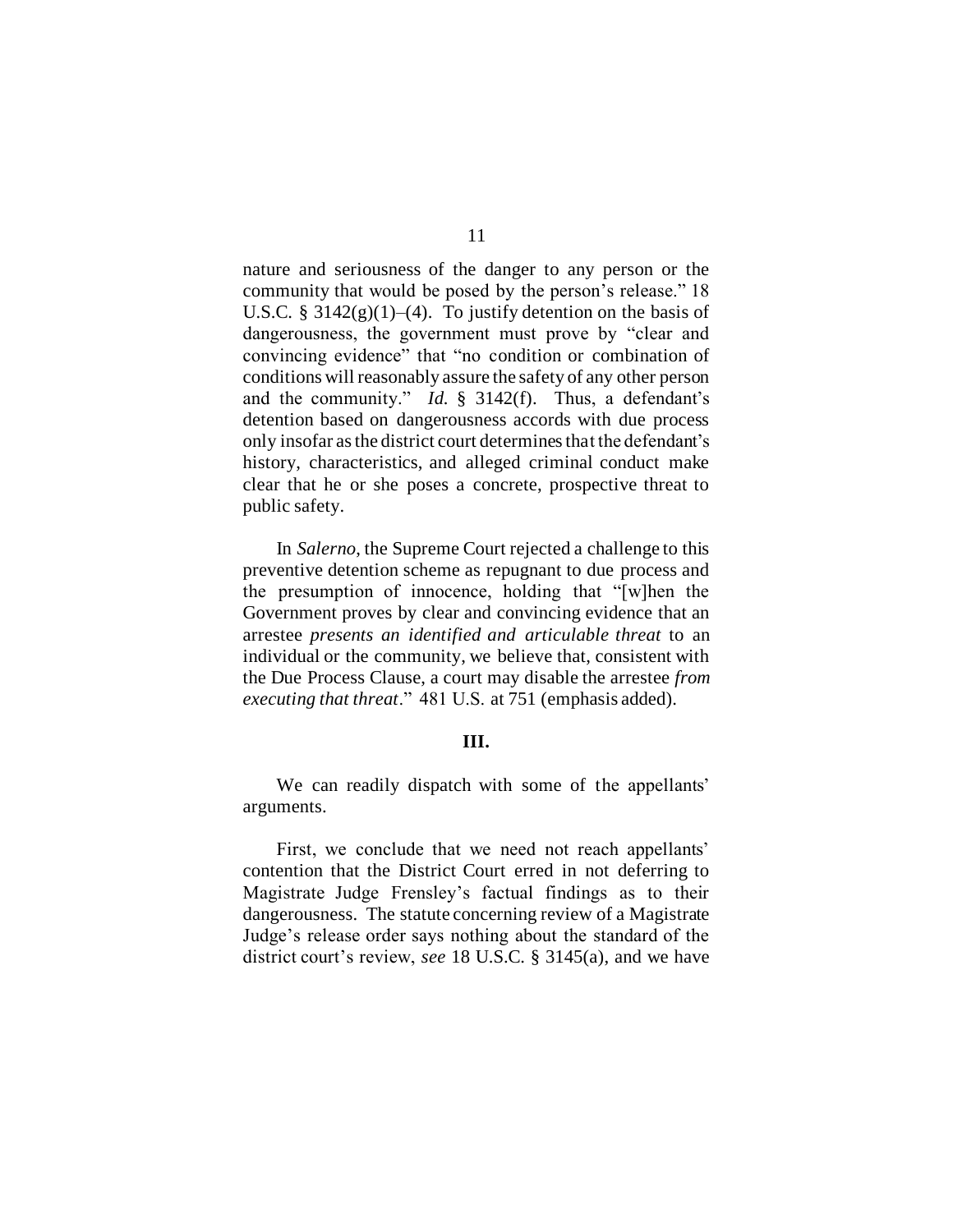not squarely decided the issue.<sup>3</sup> We need not break new ground in this case, because as the appellants maintain in their briefing, Munchel Reply Mem. 8, n.3, the government submitted substantial additional evidence to the district judge that had not been presented to the Magistrate Judge, including the 50 minute iPhone video, a partial transcript of the video, and several videos from Capitol CCTV.<sup>4</sup> As a result, this was not an instance where the District Court made its dangerousness finding based on the same record as was before the Magistrate Judge. Here, the situation was more akin to a new hearing, and as such, the issue before the District Court was not really whether to defer (or not) to a finding made by the Magistrate Judge on the same evidentiary record. Thus, we conclude that the issue complained of by appellants is not squarely before us in this appeal and we see no need to reach it.

Second, we reject the argument that the District Court inappropriately relied on a finding that appellants were unlikely to abide by release conditions to detain them, because that factor is applicable only to revocation of pretrial release. The

<sup>3</sup> This court stated long ago, in dictum, in a case arising under the predecessor Bail Reform Act that district courts review such prior determinations with "broad discretion." *Wood v. United States*, 391 F.2d 981, 984 (D.C. Cir. 1968) ("Evaluating the competing considerations is a task for the commissioner or judge in the first instance, and then the judges of the District Court (where they have original jurisdiction over the offense) have a broad discretion to amend the conditions imposed, or to grant release outright, if they feel that the balance has been improperly struck.").

<sup>4</sup> Below, the government contended that the 50-minute iPhone video was presented to the Magistrate Judge in Eisenhart's detention hearing. ECF No. 41 at 2 & n.2. However, it does not dispute the appellants' claim that the partial transcript of the video and the videos from Capitol CCTV were not presented to the Magistrate Judge.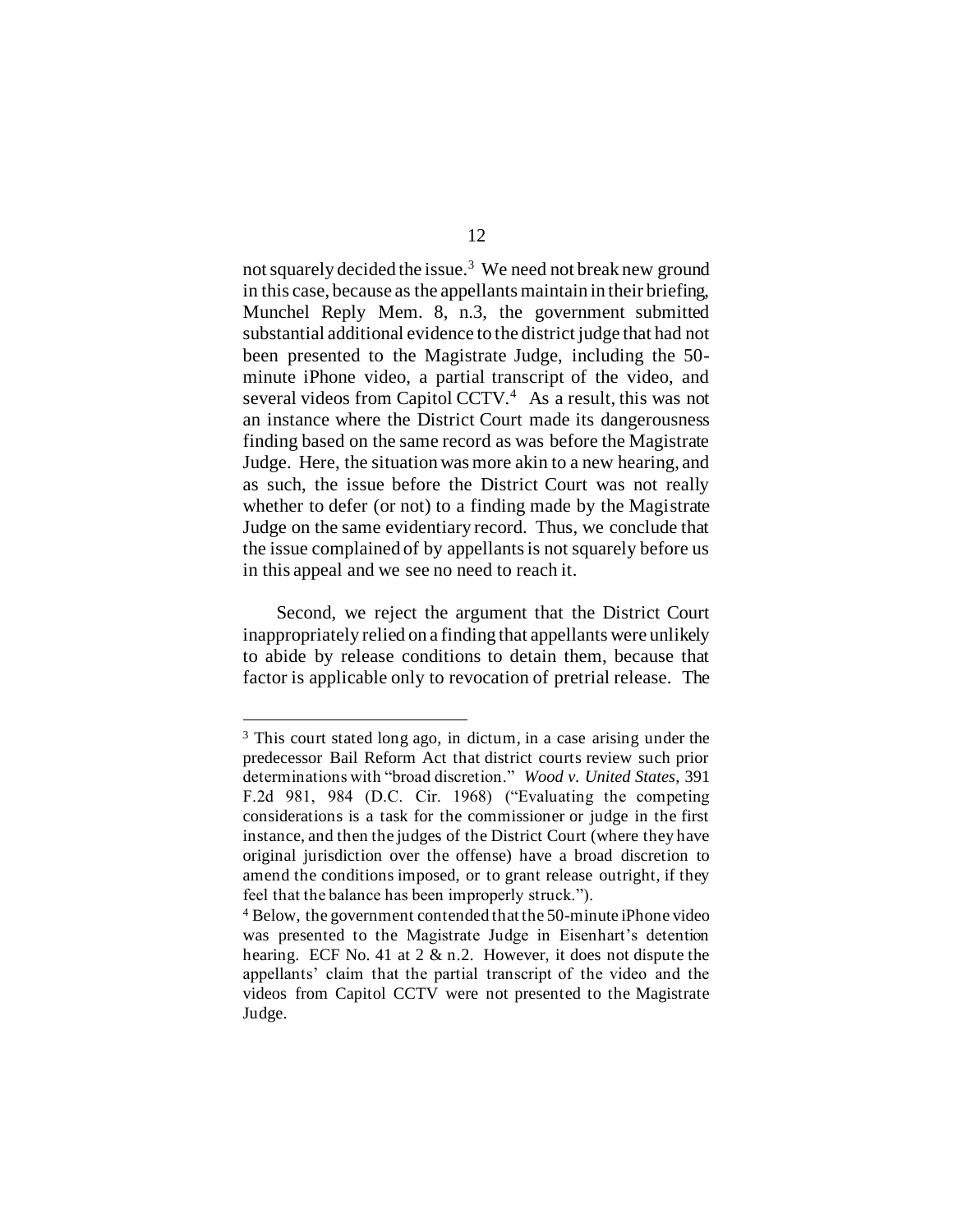District Court's finding as to appellants' potential compliance is relevant to the ultimate determination of "whether there are conditions of release that will reasonably assure . . . the safety of any other person and the community." 18 U.S.C. § 3142(f) and (g). Indeed, other courts have found a defendant's potential for compliance with release conditions relevant to the detention inquiry. *See, e.g.*, *United States v. Hir*, 517 F.3d 1081, 1092–93 (9th Cir. 2008) (explaining that release conditions require "good faith compliance" and that the circumstances of the charged offenses indicate "that there is an unacceptably high risk that [the defendant] would not comply. . . with the proposed conditions"); *United States v. Tortora*, 922 F.2d 880, 886–90 (1st Cir. 1990). While failure to abide by release conditions is an explicit ground for revocation of release in 18 U.S.C. § 3148(b), it defies logic to suggest that a court cannot consider whether it believes the defendant will actually abide by its conditions when making the release determination in the first instance pursuant to 18 U.S.C. § 3142.

Third, we reject Munchel and Eisenhart's arguments that the charged offenses do not authorize detention. Under 18 U.S.C.  $\S$  3142(f)(1)(E), detention is permitted if the case involves "any felony . . . that involves the *possession* or use of a . . . dangerous weapon." (emphasis added). Two of the charges in the indictment meet this description: Count Two entering a restricted building "with intent to impede and disrupt the orderly conduct of Government business . . . while armed with a dangerous weapon," in violation of 18 U.S.C.  $\S 1752(a)(1)$  and (a)(2) and 18 U.S.C.  $\S 2$  (aiding and abetting charge for Eisenhart); and Count Three—violent entry or disorderly conduct, again "while armed with a dangerous weapon," in violation of 40 U.S.C.  $\S$  5104(e)(1) and (e)(2) and 18 U.S.C. § 2. Indictment, ECF No. 21 at 2. The Bail Reform Act thus explicitly authorizes detention when a defendant is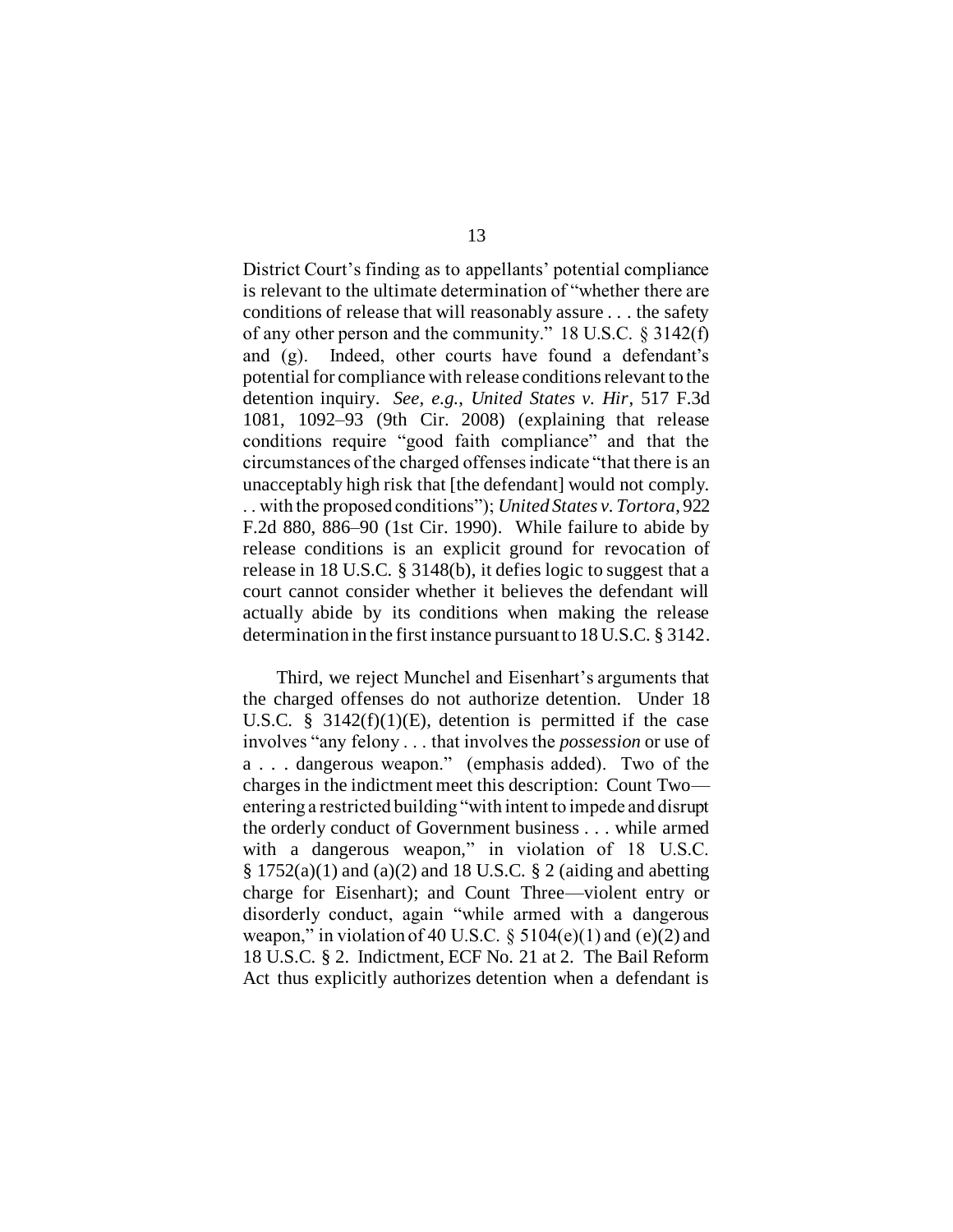charged with committing certain felonies while possessing a dangerous weapon, as is alleged in this indictment.<sup>5</sup>

## **IV.**

That leaves us with Munchel and Eisenhart's final two arguments: (1) that the District Court's determinations in support of detention were clearly erroneous; and  $(2)$  that several other defendants who participated in the insurrection have been released before trial, even though the conduct of those defendants is indistinguishable (or even worse) than their conduct on January 6. The first challenges the District Court's finding that no condition or combination of conditions of release could reasonably assure the safety of the community while these appellants await trial. Appellants did not raise the

<sup>5</sup> Eisenhart's argument that a taser is not a dangerous weapon which Eisenhart raises for the first time in reply, and which Munchel seeks to adopt in his reply—is without merit. The relevant statute, 40 U.S.C. § 5104(a)(2)(B), defines the term "dangerous weapon" to include "a device designed to expel or hurl a projectile capable of causing injury to individuals or property. . . ." While the record contains no evidence or proffer as to how Munchel's taser operates, a taser is commonly understood as a device designed to expel a projectile capable of causing injury to individuals. *See Cantu v. City of Dothan*, 974 F.3d 1217, 1224–25 (11th Cir. 2020); *Mattos v. Agarano*, 661 F.3d 433, 443 (9th Cir. 2011) ("[A] taser uses compressed nitrogen to propel a pair of 'probes'—aluminum darts tipped with stainless steel barbs connected to the taser by insulated wires—toward the target at a rate of over 160 feet per second. Upon striking a person, the taser delivers a 1200 volt, low ampere electrical charge. The electrical impulse instantly overrides the victim's central nervous system, paralyzing the muscles throughout the body, rendering the target limp and helpless." (internal alterations and quotation marks omitted)). Thus, at this stage, the evidence sufficiently demonstrates that Munchel's taser is a dangerous weapon under the statute.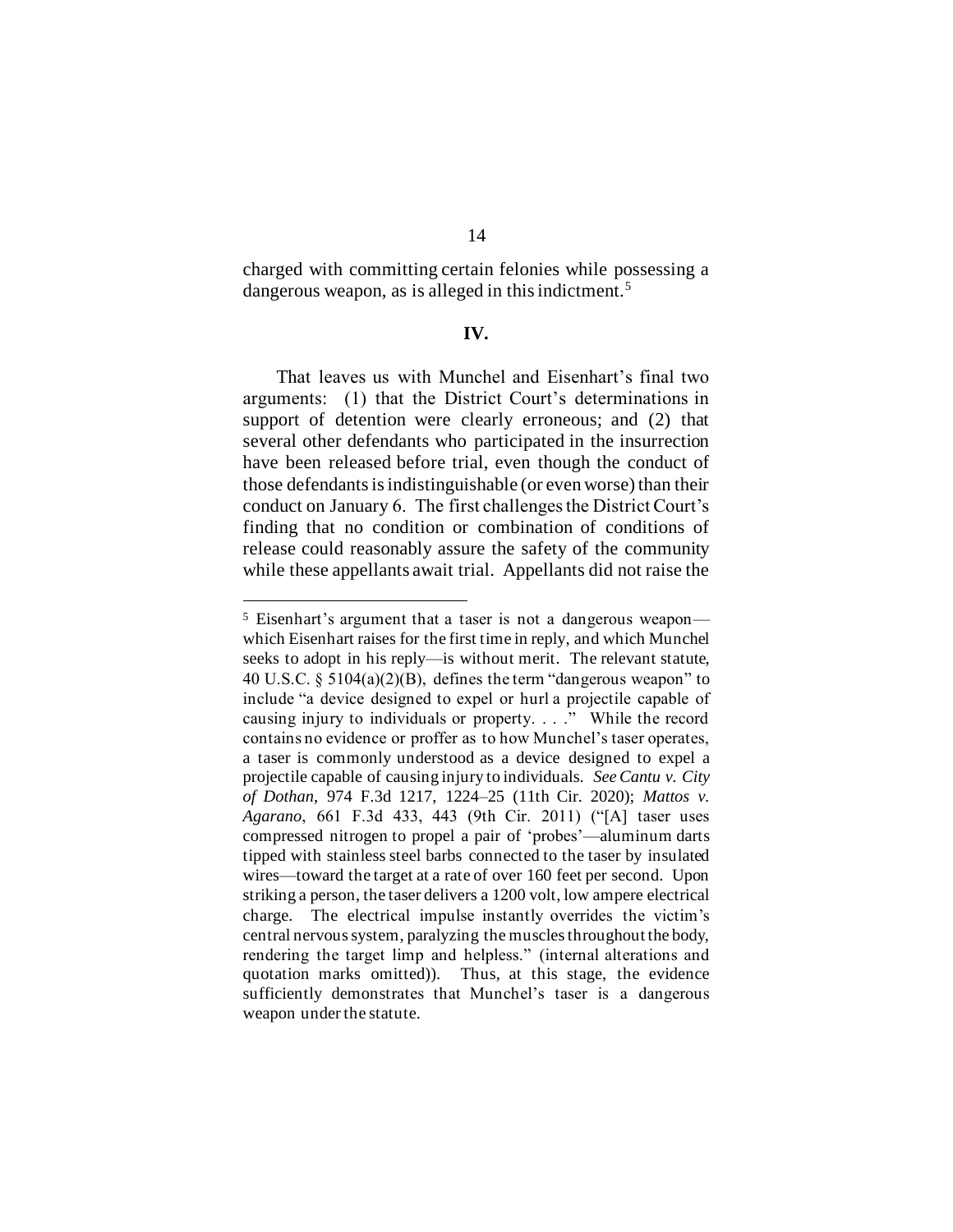latter argument below, so we decline to pass on it in the first instance and without the benefit of full briefing.

## **A.**

We review the District Court's dangerousness determinations for clear error. *United States v. Smith*, 79 F.3d 1208, 1209 (D.C. Cir. 1996); *United States v. Simpkins*, 826 F.2d 94, 96 (D.C. Cir. 1987). "A finding is 'clearly erroneous' when although there is evidence to support it, the reviewing court on the entire evidence is left with the definite and firm conviction that a mistake has been committed." *United States v. U.S. Gypsum Co.*, 333 U.S. 364, 395 (1948); *see also United States v. Celis*, 608 F.3d 818, 843 (D.C. Cir. 2010). If, upon reviewing the record, it does not appear that the District Court considered substantial countervailing evidence that supported release when analyzing the detention factors, we sometimes remand for reconsideration rather than reverse. *See United States v. Nwokoro*, 651 F.3d 108, 110 (D.C. Cir. 2011) (remanding where the "district court [did not] demonstrate that it considered many of the facts apparent from the record before it").

In this case, the District Court found that because Munchel has limited criminal history and Eisenhart has none, their history and characteristics weighed against a finding that no conditions of release would protect the community. *Munchel*, 2021 WL 620236, at \*6, \*8. However, the District Court found that the nature and circumstances of the charged offenses, weight of the evidence, and danger to the community factors all weighed in favor of finding that no conditions of release would protect the community. *Id.* at \*5–7 (Munchel)<sup>6</sup>, \*7–8

<sup>6</sup> Although the government presented evidence that Munchel was in contact with a member of the Proud Boys after January 6 and was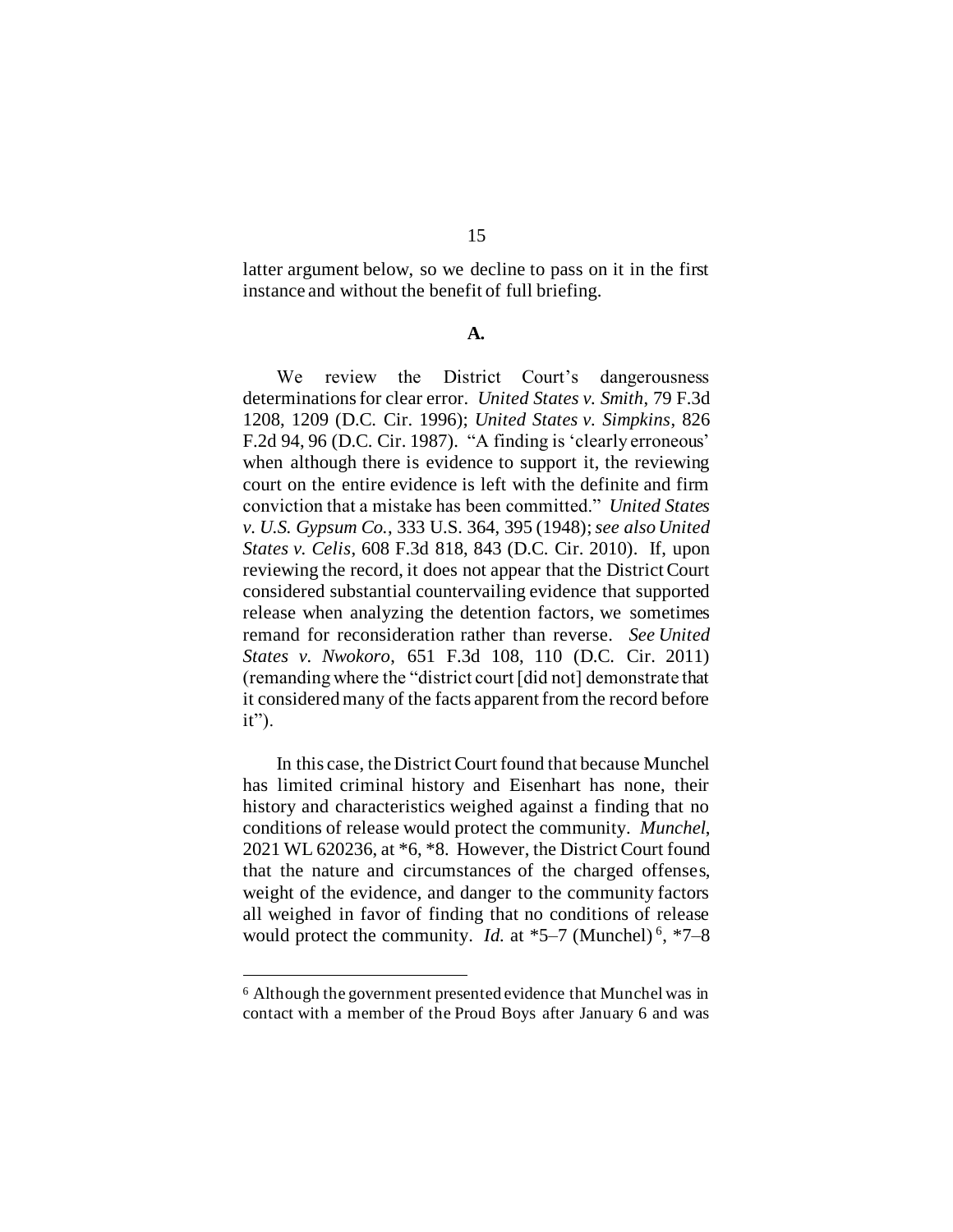(Eisenhart). The crux of the District Court's reasoning was that "the grand jury alleged that [the appellants] used force to subvert a democratic election and arrest the peaceful transfer of power. Such conduct threatens the republic itself. . . . Indeed, few offenses are more threatening to our way of life." *Id.* at \*5. Furthermore, because in media interviews Munchel showed no remorse and indicated that he would "undertake such actions again," while Eisenhart stated that she would rather "fight" and "die" than "live under oppression," the District Court found that both appellants were a danger to the republic and unlikely to abide by conditions of release. *Id.* at \*6, \*8 (quoting Pullman, *supra*). Nevertheless, we conclude that the District Court did not demonstrate that it adequately considered, in light of all the record evidence, whether Munchel and Eisenhart present an identified and articulable threat to the community. Accordingly, we remand for further factfinding. *Cf. Nwokoro*, 651 F.3d at 111–12.

# **B.**

The crux of the constitutional justification for preventive detention under the Bail Reform Act is that "[w]hen the Government proves by clear and convincing evidence that an arrestee presents an identified and articulable threat to an individual or the community, . . . a court may disable the arrestee from executing that threat." *Salerno*, 481 U.S. at 751. Therefore, to order a defendant preventatively detained, a court

interested in joining the group, *id.* at \*6, the District Court made no finding as to whether this evidence indicated that Munchel posed a danger to the community. It did, however, consider the evidence of Munchel's contact with the Proud Boys in its analysis of Munchel's history and characteristics, and determined that despite the evidence, Munchel's history and characteristics weighed against detention. *Id.*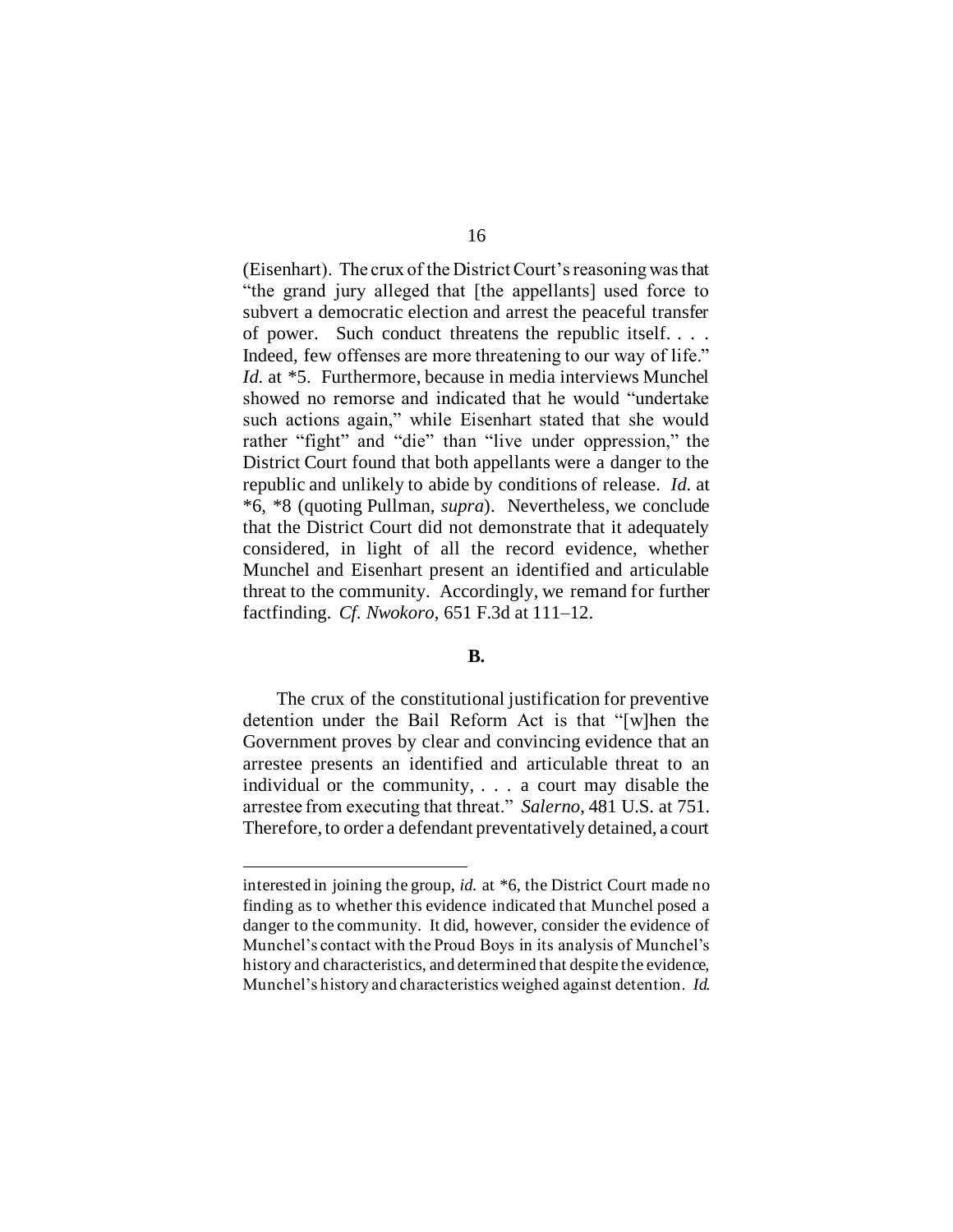must identify an articulable threat posed by the defendant to an individual or the community. The threat need not be of physical violence, and may extend to "non-physical harms such as corrupting a union." *United States v. King*, 849 F.2d 485, 487 n.2 (11th Cir. 1988) (quoting S. REP. NO. 98–225, at 3 (1984), *as reprinted in* 1984 U.S.C.C.A.N. 3182, 3195–96). But it must be clearly identified. *See Salerno*, 481 U.S. at 750 (noting that the Act applies in "narrow circumstances" where "the Government musters convincing proof that the arrestee, already indicted or held to answer for a serious crime, presents a demonstrable danger to the community"); *cf. Tortora*, 922 F.2d at 894 (Breyer, C.J., concurring) (reversing an order of release where the district court failed to "carefully analyze[] the danger [the defendant] posed"). Detention cannot be based on a finding that the defendant is unlikely to comply with conditions of release absent the requisite finding of dangerousness or risk of flight; otherwise the scope of detention would extend beyond the limits set by Congress. As we observed of the Bail Reform Act of 1966, "[t]he law requires reasonable assurance[,] but does not demand absolute certainty" that a defendant will comply with release conditions because a stricter regime "would be only a disguised way of compelling commitment in advance of judgment." *United States v. Alston*, 420 F.2d 176, 178 (D.C. Cir. 1969).

The threat must also be considered in context. *See Tortora,* 922 F.2d at 888 ("Detention determinations must be made individually and, in the final analysis, must be based on the evidence which is before the court regarding the particular defendant. The inquiry is factbound." (internal citations omitted)). It follows that whether a defendant poses a particular threat depends on the nature of the threat identified and the resources and capabilities of the defendant. *Cf. Nwokoro*, 651 F.3d at 110–11 (noting that evidence "favoring appellant's pretrial release" included the fact that appellant had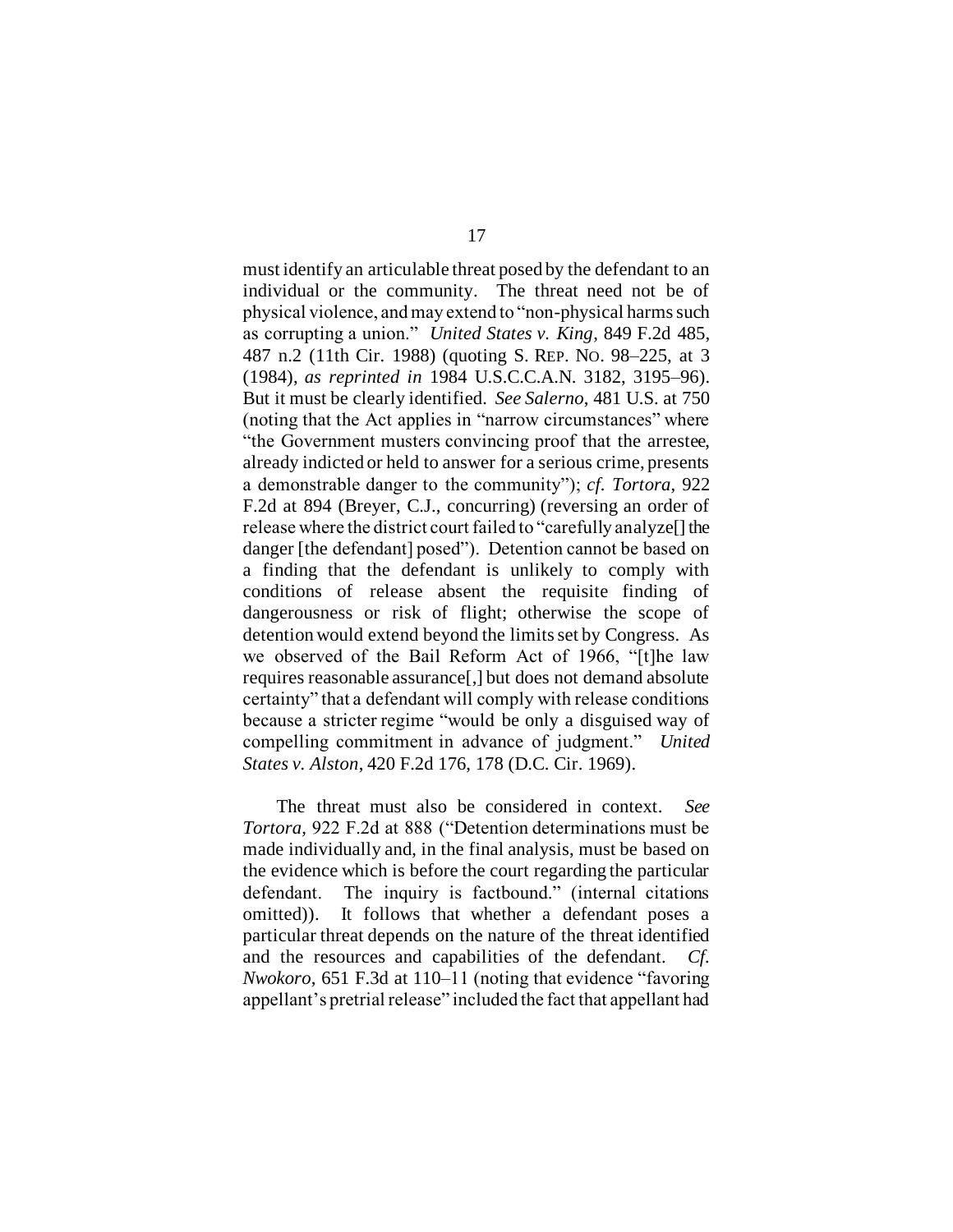no assets under his control, no ability to flee the country, and "no prior criminal record"). Whether the defendant poses a threat of dealing drugs, for instance, may depend on the defendant's past experience dealing, *see, e.g.*, *United States v. Briggs*, 697 F.3d 98, 102 (2d Cir. 2012), and her means of continuing to do so in the future, *see, e.g.*, *United States v. Henry*, 172 F.3d 921 (D.C. Cir. 1999) (unpublished).

Here, the District Court did not adequately demonstrate that it considered whether Munchel and Eisenhart posed an articulable threat to the community in view of their conduct on January 6, and the particular circumstances of January 6. The District Court based its dangerousness determination on a finding that "Munchel's alleged conduct indicates that he is willing to use force to promote his political ends," and that "[s]uch conduct poses a clear risk to the community." *Munchel*, 2021 WL 620236, at \*6. In making this determination, however, the Court did not explain how it reached that conclusion notwithstanding the countervailing finding that "the record contains no evidence indicating that, while inside the Capitol, Munchel or Eisenhart vandalized any property or physically harmed any person," *id.* at \*3, and the absence of any record evidence that either Munchel or Eisenhart committed any violence on January 6. That Munchel and Eisenhart assaulted no one on January 6; that they did not enter the Capitol by force; and that they vandalized no property are all factors that weigh against a finding that either pose a threat of "using force to promote [their] political ends," and that the District Court should consider on remand. If, in light of the lack of evidence that Munchel or Eisenhart committed violence on January 6, the District Court finds that they do not in fact pose a threat of committing violence in the future, the District Court should consider this finding in making its dangerousness determination. In our view, those who actually assaulted police officers and broke through windows, doors,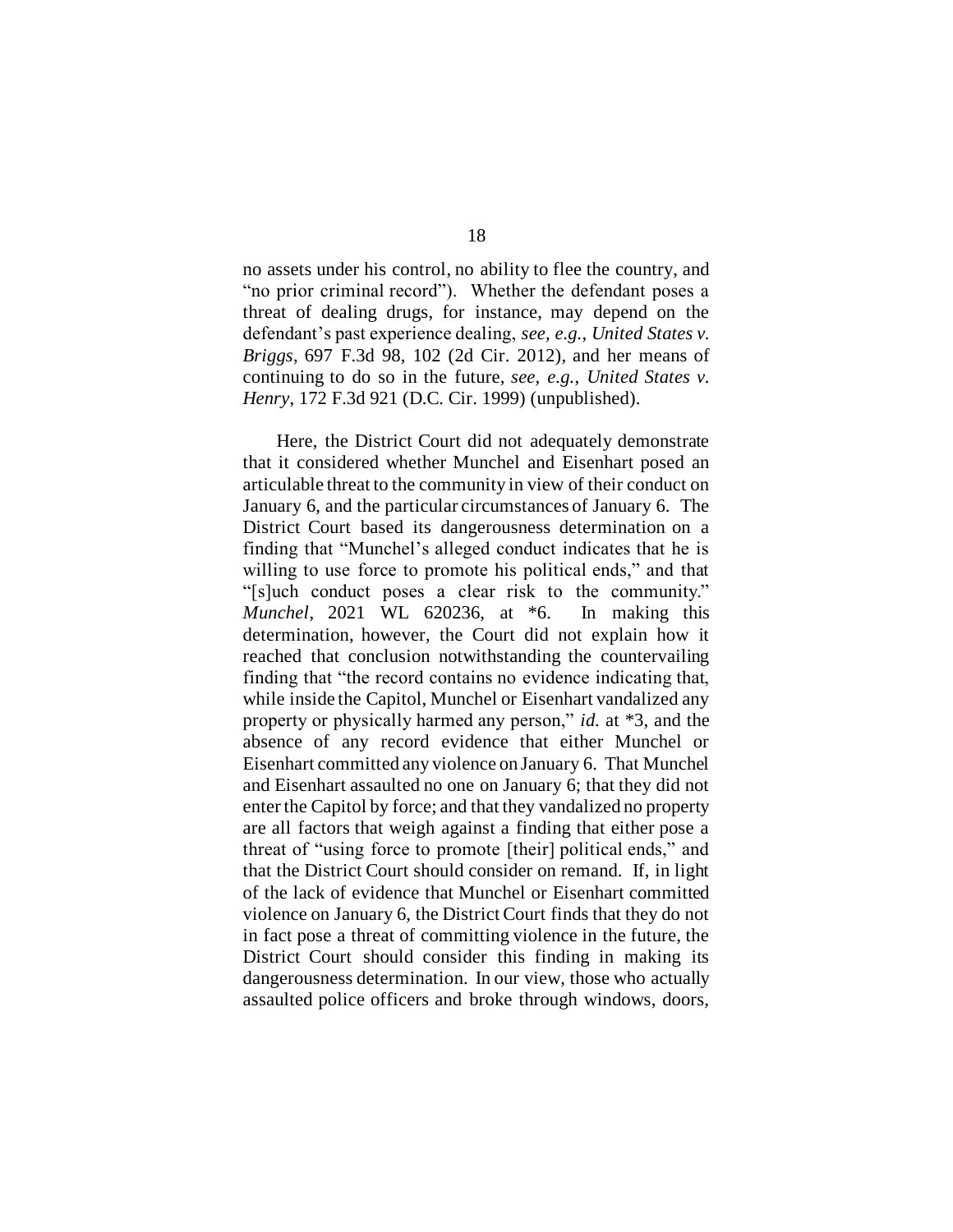and barricades, and those who aided, conspired with, planned, or coordinated such actions, are in a different category of dangerousness than those who cheered on the violence or entered the Capitol after others cleared the way. *See Simpkins*, 826 F.2d at 96 ("[W]here the future misconduct that is anticipated concerns violent criminal activity, no issue arises concerning the outer limits of the meaning of 'danger to the community,' an issue that would otherwise require a legal interpretation of the applicable standard." (internal quotation and alteration omitted)). And while the District Court stated that it was not satisfied that either appellant would comply with release conditions, that finding, as noted above, does not obviate a proper dangerousness determination to justify detention.

The District Court also failed to demonstrate that it considered the specific circumstances that made it possible, on January 6, for Munchel and Eisenhart to threaten the peaceful transfer of power. The appellants had a unique opportunity to obstruct democracy on January 6 because of the electoral college vote tally taking place that day, and the concurrently scheduled rallies and protests. Thus, Munchel and Eisenhart were able to attempt to obstruct the electoral college vote by entering the Capitol together with a large group of people who had gathered at the Capitol in protest that day. Because Munchel and Eisenhart did not vandalize any property or commit violence, the presence of the group was critical to their ability to obstruct the vote and to cause danger to the community. Without it, Munchel and Eisenhart—two individuals who did not engage in any violence and who were not involved in planning or coordinating the activities seemingly would have posed little threat. The District Court found that appellants were a danger to "act against Congress" in the future, but there was no explanation of how the appellants would be capable of doing so now that the specific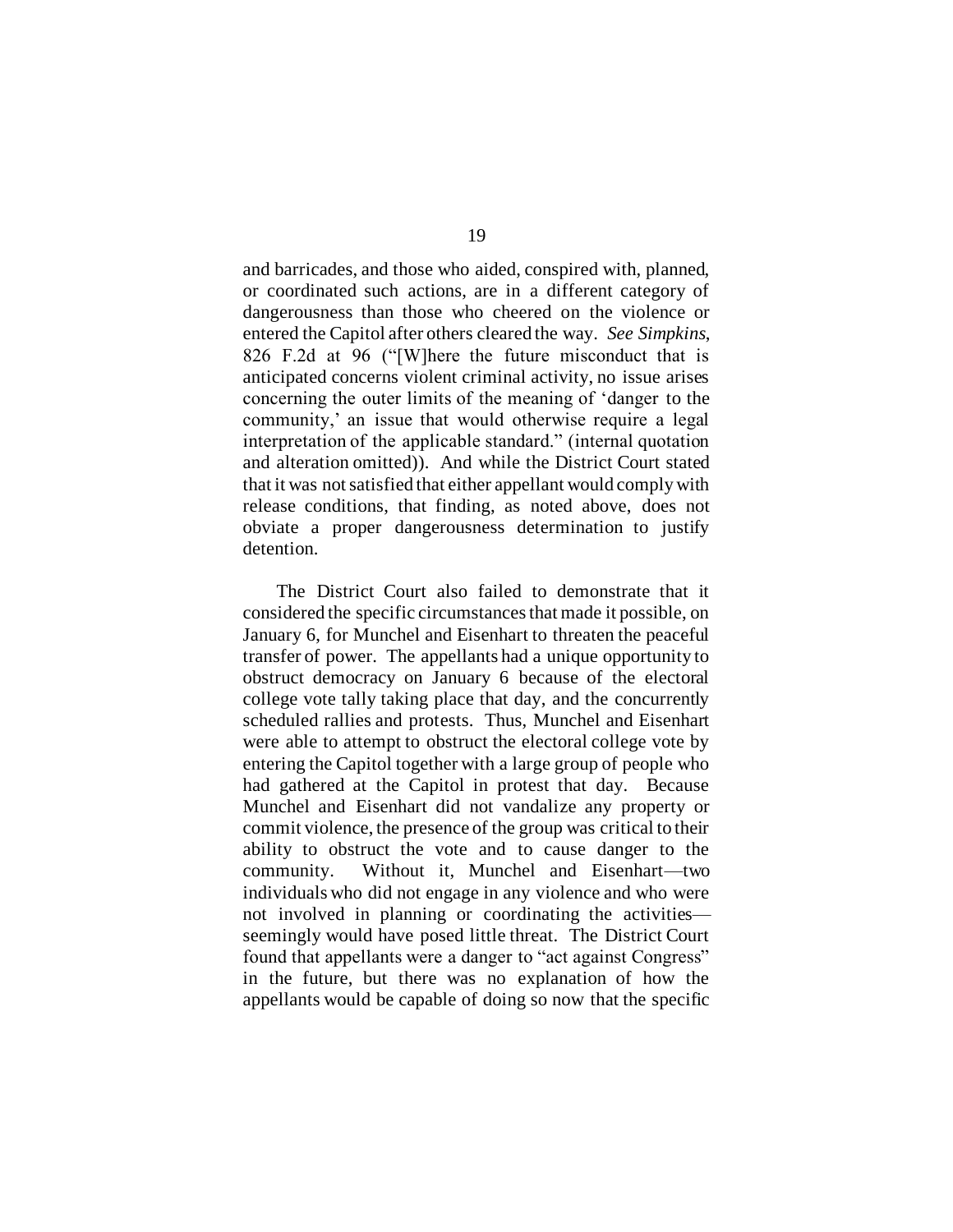circumstances of January 6 have passed. This, too, is a factor that the District Court should consider on remand.

### **C.**

Finally, Munchel and Eisenhart argue that the government's proffer of dangerousness should be weighed against the fact that the government did not seek detention of defendants who admitted they pushed through the police barricades and defendants charged with punching officers, breaking windows, discharging tasers at officers, and with planning and fundraising for the riot. *See* Munchel Reply Mem. at 9–12. Appellants did not raise this claim before the District Court and the government did not substantively respond to it on appeal because Appellants raised it for the first time in Munchel's reply. Whatever potential persuasiveness the government's failure to seek detention in another case carries in the abstract, every such decision by the government is highly dependent on the specific facts and circumstances of each case, which are not fully before us. In addition, those facts and circumstances are best evaluated by the District Court in the first instance, and it should do so should appellants raise the issue upon remand.

\* \* \* \*

It cannot be gainsaid that the violent breach of the Capitol on January 6 was a grave danger to our democracy, and that those who participated could rightly be subject to detention to safeguard the community. *Cf. Salerno*, 481 U.S. at 748 ("[I]n times of war or insurrection, when society's interest is at its peak, the Government may detain individuals whom the government believes to be dangerous." (citations omitted)). But we have a grave constitutional obligation to ensure that the facts and circumstances of each case warrant this exceptional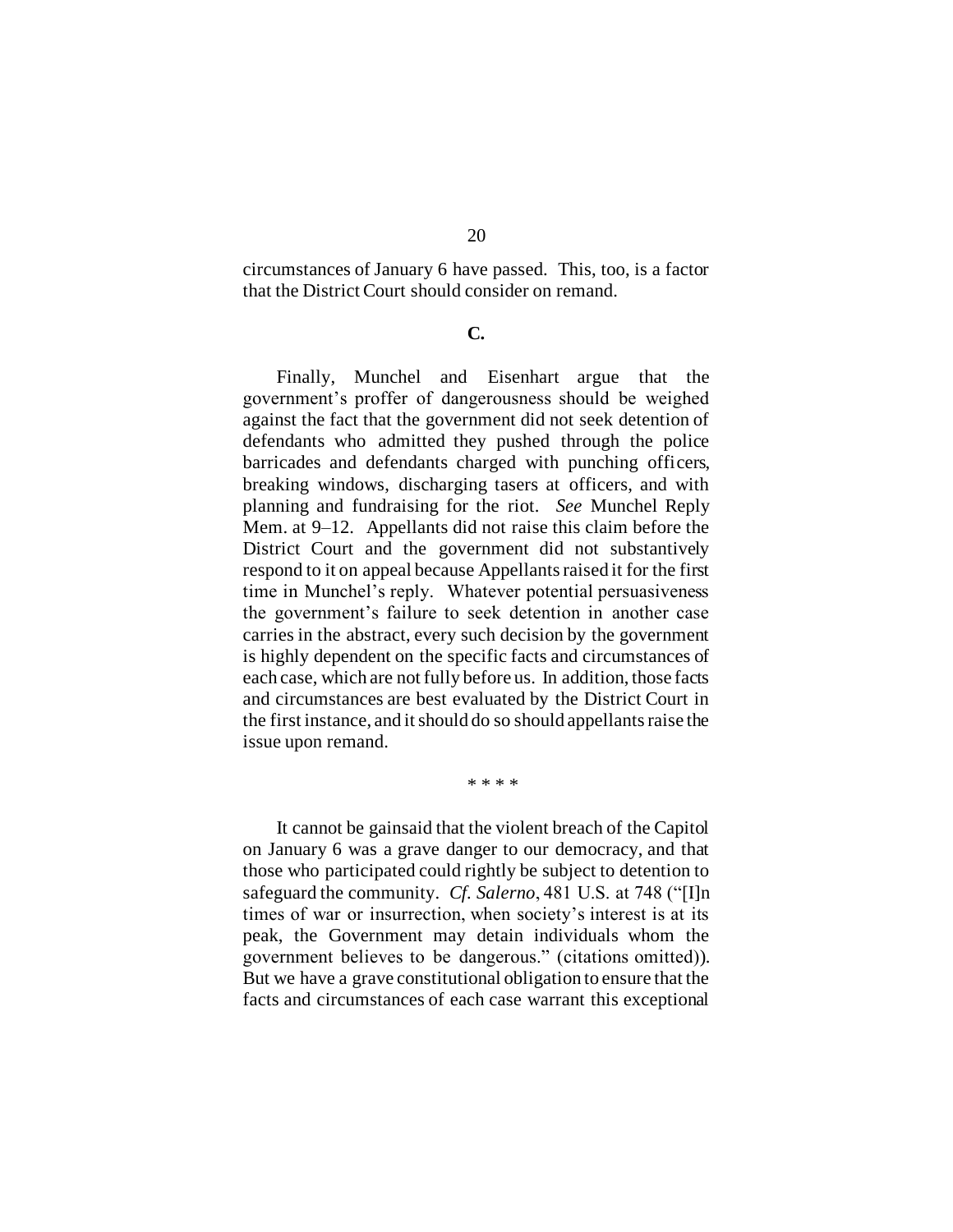treatment. Accordingly, we conclude that the appropriate resolution of this case is to remand the detention orders for reconsideration forthwith of the government's oral motion for pretrial detention.

*So ordered.*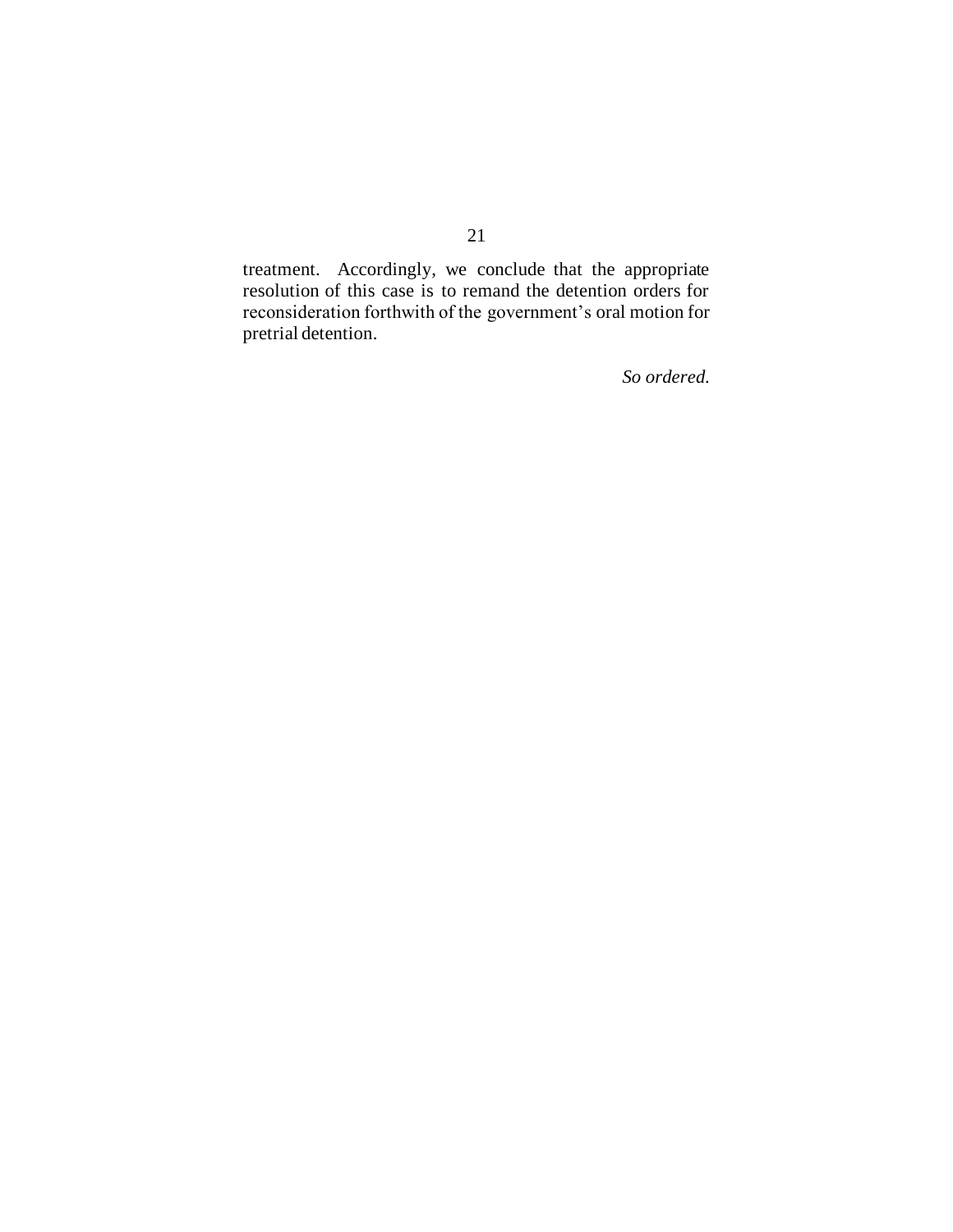KATSAS, Circuit Judge, concurring in part and dissenting in part: These appeals present the question whether Eric Munchel and his mother, Lisa Eisenhart, may be detained pending trial for their participation in the riot at the United States Capitol on January 6, 2021. The answer to that question does not turn on any generalized, backward-looking assessment of the rioters or the riot, as the district court erroneously suggested. Instead, it turns on a specific, forwardlooking assessment of whether Munchel and Eisenhart as individuals currently pose an unmitigable threat to public safety. My colleagues and I agree on this critical point about the governing legal standard in these appeals. We also agree that the district court failed to justify the detention of Munchel and Eisenhart on the record before it. But whereas my colleagues remand for a do-over, I would reverse outright.<sup>1</sup>

 The Bail Reform Act permits pretrial detention in only "carefully defined circumstances." United States v. Simpkins, 826 F.2d 94, 95–96 (D.C. Cir. 1987). To support detention, a court must find that "no condition or combination of conditions will reasonably assure the appearance of the person as required and the safety of any other person and the community." 18 U.S.C. § 3142(e)(1). In assessing public safety and flight risk, courts must consider four factors: (1) "the nature and circumstances of the offense charged," (2) "the weight of the evidence against the person," (3) "the history and characteristics of the person," and (4) "the nature and seriousness of the danger to any person or the community that would be posed by the person's release." Id.  $\S 3142(g)$ . For the

<sup>&</sup>lt;sup>1</sup> I join parts I to III of the Court's opinion. I also agree with much of the legal analysis in part IV, including the proposition that those who assaulted police officers or forcibly breached Capitol security on January 6 "are in a different category of dangerousness" than those who, like Munchel and Eisenhart, only "cheered on" the disruption and "entered the Capitol after others cleared the way." Ante at 18–19.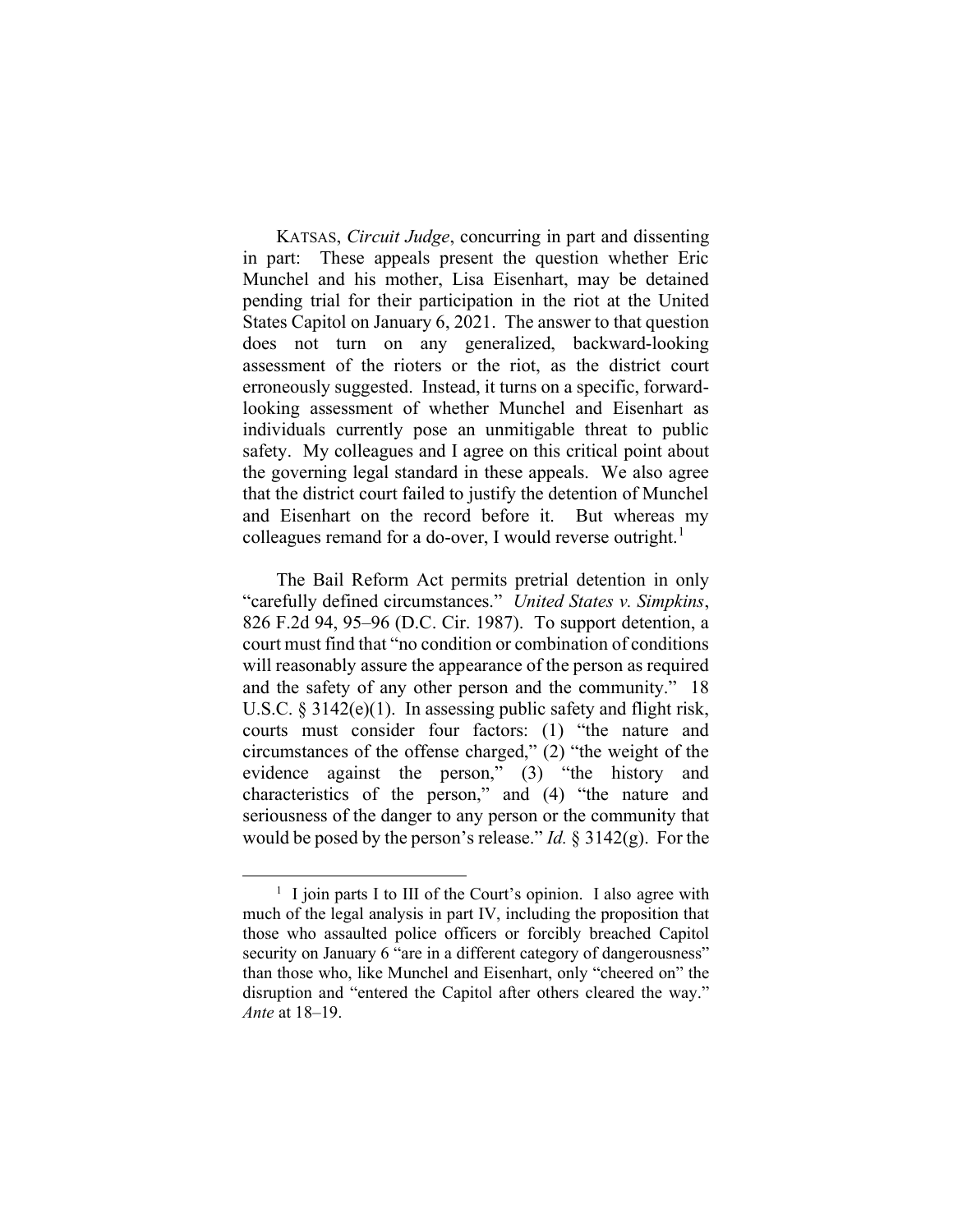public-safety determination, the government must prove all relevant facts "by clear and convincing evidence," id.  $\S$  3142(f)(2), and we review all relevant findings for clear error, United States v. Smith, 79 F.3d 1208, 1209 (D.C. Cir. 1996).

 In this case, a magistrate judge concluded that neither Munchel nor Eisenhart is a flight risk and that neither would pose a safety risk if subjected to conditions including home detention, GPS monitoring, a ban on possessing firearms, a ban on travel to Washington, D.C, and supervision by the U.S. Pretrial and Probation Services System. Munchel Mag. Tr. at 177, 181, 185–89; Eisenhart Mag. Tr. at 152, 163, 164–66. The district court agreed that Munchel and Eisenhart do not present a flight risk, but found that no combination of release conditions would reasonably ensure public safety. United States v. Munchel, No. 1:21-CR-118-RCL, 2021 WL 620236, at \*1, \*5, \*7 (D.D.C. Feb. 17, 2021). The court found that all but one of the subsidiary statutory factors weigh in favor of detention. Id. at \*5–8.

 In my view, the district court clearly erred in finding that the government satisfied its burden to prove an unmitigable threat to public safety by clear and convincing evidence. The court's errors infected both its assessment of the individual factors and its ultimate determination that Munchel and Eisenhart must be detained.

 The first factor looks to both the "nature" and "circumstances" of the "charged" offense: "the former refers to the generic offense while the latter encompasses the manner in which the defendant committed it." United States v. Singleton, 182 F.3d 7, 12 (D.C. Cir. 1999). Munchel and Eisenhart have been charged with obstructing an official proceeding, see 18 U.S.C.  $\S 1512(c)(2)$ ; entering a restricted building unlawfully or with the intent to impede government business, see id.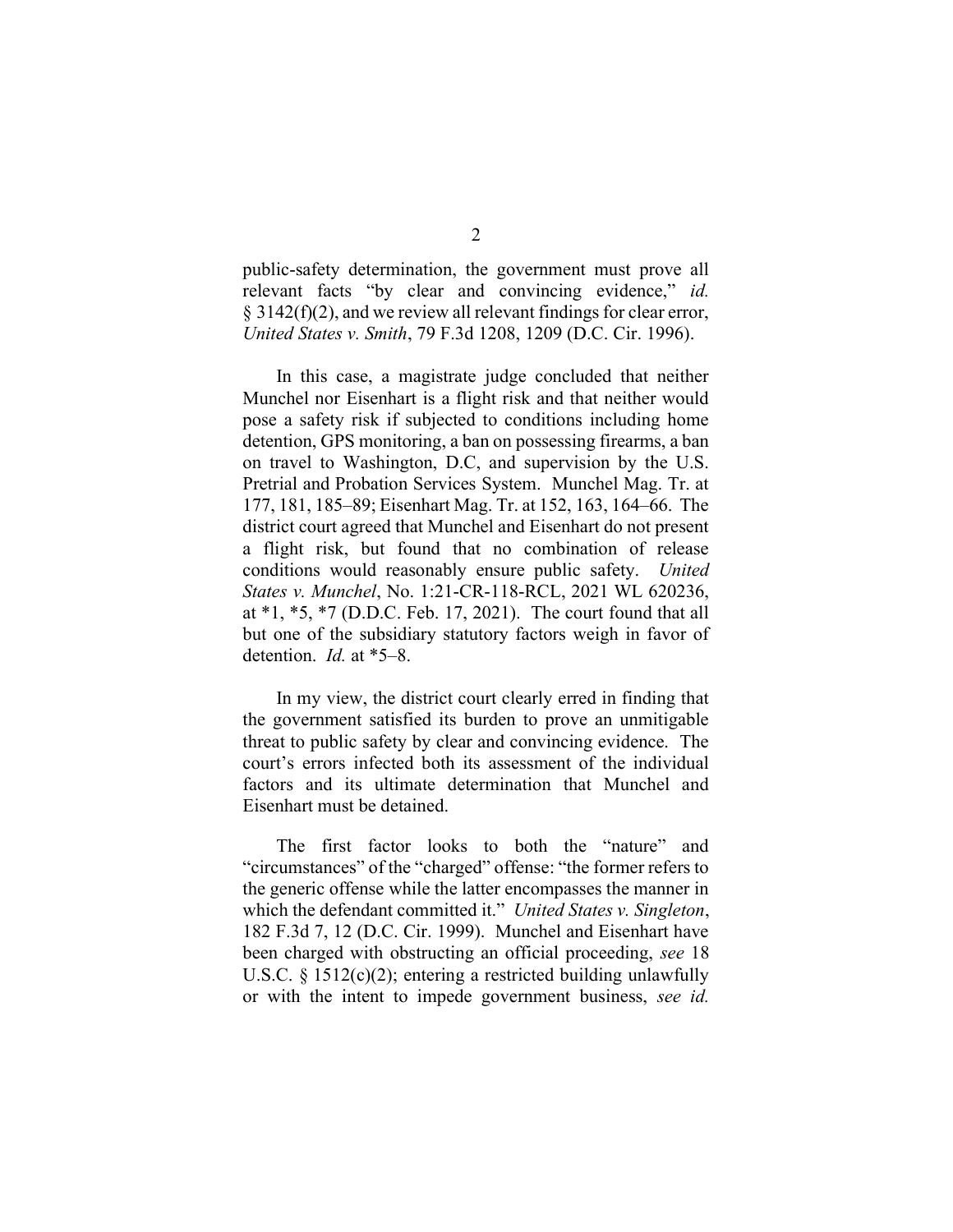$\S 1752(a)(1)–(2)$ , (b); carrying a dangerous weapon on the Capitol grounds, see 40 U.S.C.  $\S$  5104(e)(1); and entering the Capitol with the intent to disrupt official business, see id.  $§ 5104(e)(2)$ . The district court described the charged offenses as "grave," asserted that "few offenses are more threatening to our way of life," and quoted at length from George Washington's Farewell Address. Munchel, 2021 WL 620236, at \*5–7. But none of the charged offenses is a Class A or Class B felony, see 18 U.S.C. § 3559(a), none carries a mandatory minimum sentence, and none gives rise to a rebuttable presumption of detention.

 The district court was primarily concerned with how Munchel and Eisenhart committed their offenses. In addition to the descriptions noted above, the court asserted that their conduct showed "a flagrant disregard for the rule of law"—and indeed "threatens the republic itself." Munchel, 2021 WL 620236, at \*5–6. The court described Munchel as "willing to use force to promote his political ends" and as "[s]torming the Capitol to disrupt the counting of electoral votes." Id. at \*6. Further, it found that Munchel's entering the Capitol "carried great potential for violence" because he was "armed with a taser," "carried plastic handcuffs," and "threatened to 'break' anyone who vandalized the Capitol." *Id.* But as the court itself acknowledged, "[t]he record contains no evidence indicating that, while inside the Capitol, Munchel or Eisenhart vandalized any property or physically harmed any person." Id. at \*3.

 A video recorded by Munchel—documenting what he and his mother did on January 6—confirms the more benign assessment. The video shows the following: Munchel and Eisenhart did not organize the election protest or the ensuing march to the Capitol, hatched no advance plan to enter the Capitol, and acted in concert with no other protestors. Nor did they assault any police officers or remove any barricades in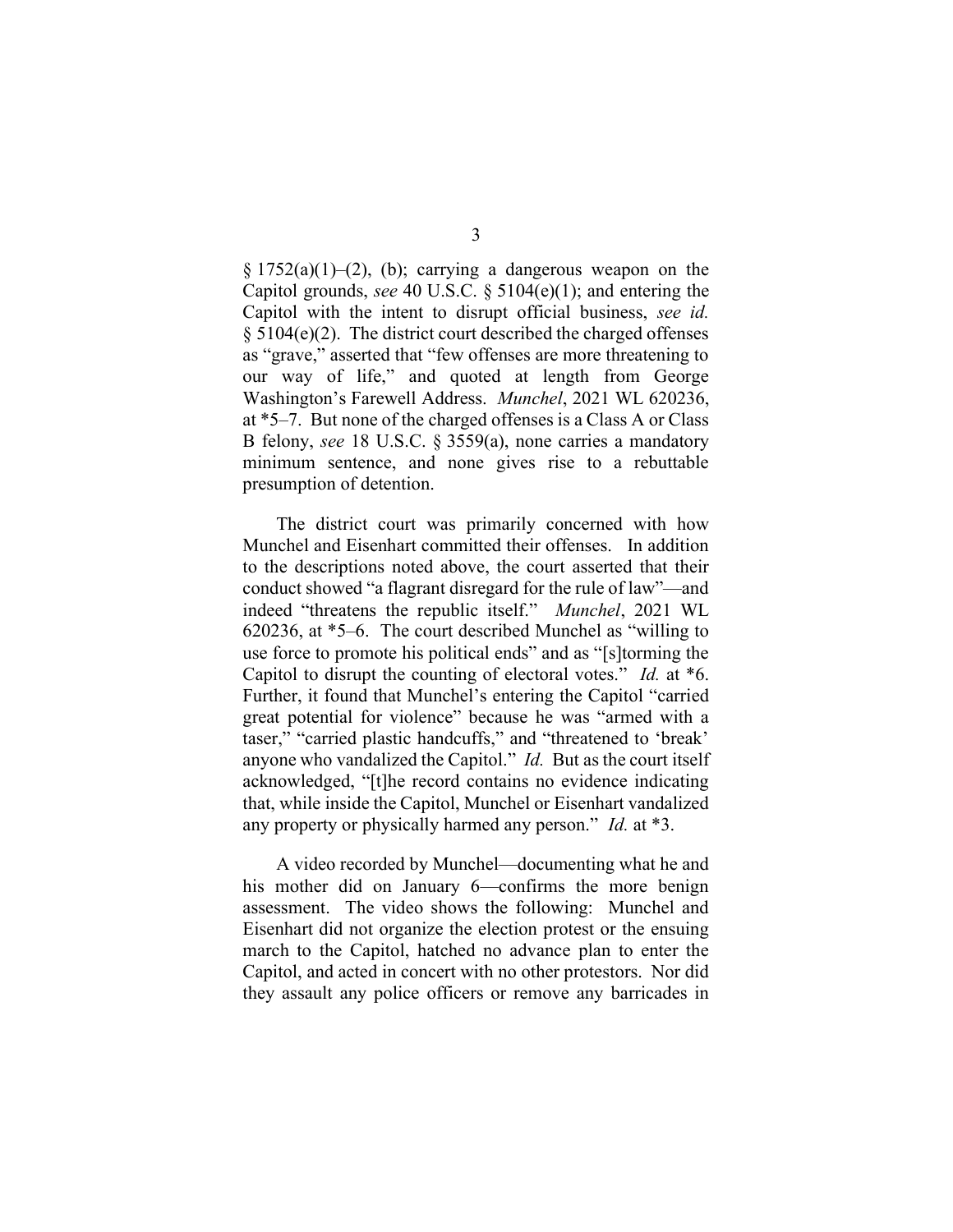order to breach Capitol security. They decided to enter the Capitol only after others had already done so forcibly. By the time they made their way to the building, police were making no attempt to stop or even discourage protestors from entering. To go inside, Munchel and Eisenhart walked through an open door. While there, they attempted neither violence nor vandalism. They searched for no Members of Congress, and they harassed no police officers. They found plastic handcuffs by chance, but never threatened to use them. Munchel's threat to "break" anyone who vandalized the Capitol was intended to prevent destruction and was addressed to no one in particular. See Munchel iPhone Video at 43:41. For ten to twelve minutes, Munchel and Eisenhart wandered the halls of the Capitol, with Eisenhart leading the way and Munchel asking his mother what her plan was. At one point, they entered the Senate gallery. At another, as they entered what appears to be a hallway of offices, Munchel told his mother that "[w]e don't want to get stuck in here, this is not a place for us," which caused her to turn around. Id. at 42:11–14. Munchel and Eisenhart voluntarily left the building—while many other protestors remained and before the police began to restore order. Their misconduct was serious, but it hardly threatened to topple the Republic. Nor, for that matter, did it reveal an unmitigable propensity for future violence.

 Turning to the second factor, the district court found that the "weight of the evidence" supported pretrial detention. Munchel, 2021 WL 620236, at \*6, \*8. The video in this case documents exactly what Munchel and Eisenhart did inside the Capitol. It forecloses any contention that pretrial detention is inappropriate because of uncertainty about whether the alleged conduct occurred. But as explained above, the conduct does not show that Munchel and Eisenhart pose an unmitigable future threat to public safety. The second factor thus moves the needle neither one way nor the other.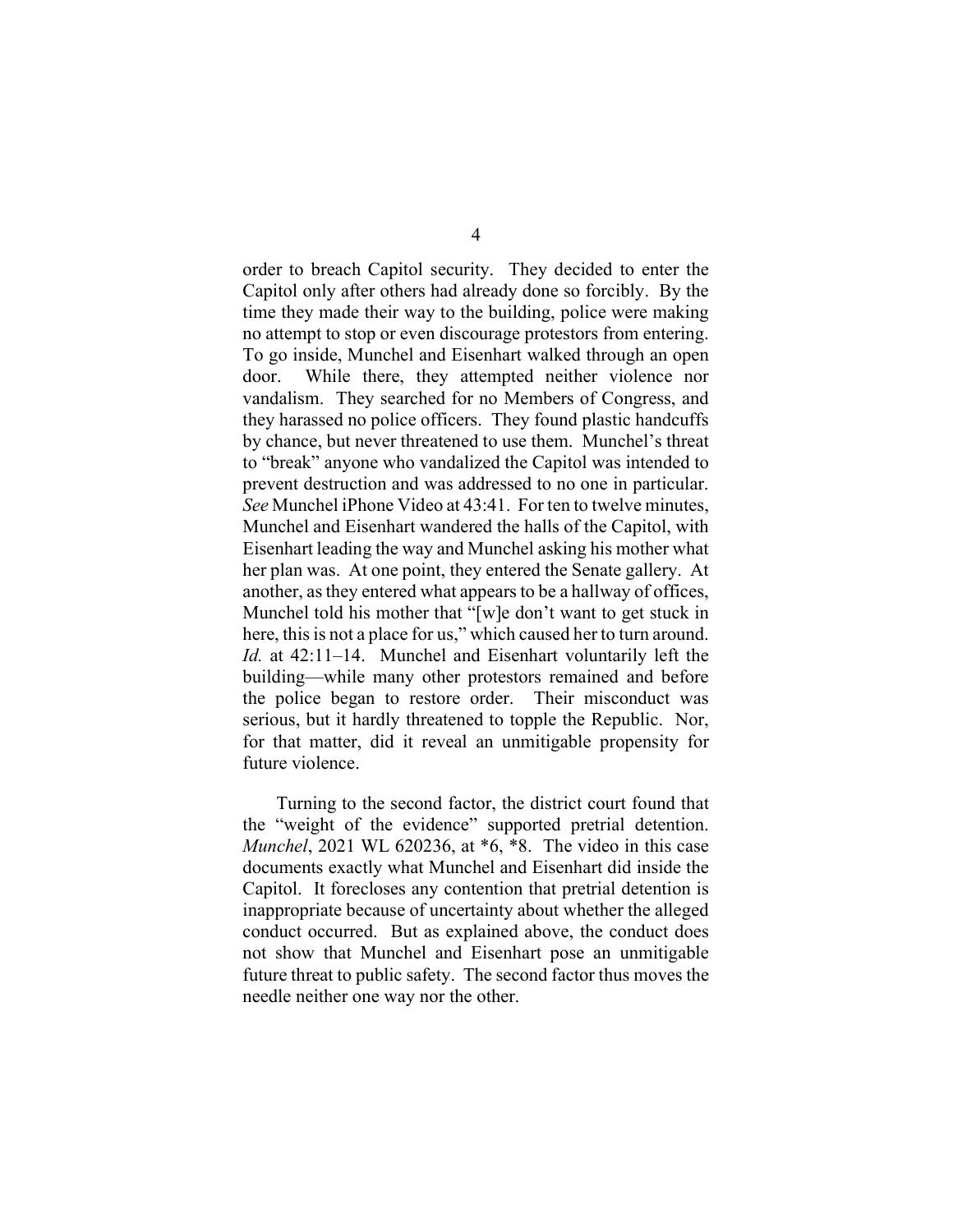The district court next found that the defendants' "history and characteristics" do not support detention. See Munchel, 2021 WL 620236, at \*6, \*8. The government fails to challenge that finding—and for good reason. Munchel maintained employment until his arrest, has no history of violence, has no prior felony convictions, and is not a member of any antigovernment or militia group. He has two prior misdemeanor convictions for possession of marijuana, which are both more than five years old, and there was no proof that he has ever failed to comply with any probation conditions imposed as a result. Munchel Mag. Tr. at 174–75. Eisenhart is 57 years old, has been a nurse for three decades, and has no criminal history. Both appellants voluntarily surrendered to the FBI. Munchel took affirmative steps to preserve the evidence in his cellphone and arranged to provide it to the government. Id. at 176. Before her arrest warrant had even issued, Eisenhart established daily contact with the FBI so that she could turn herself in as soon as it did. Eisenhart Mag. Tr. at 152. The third factor thus cuts strongly in favor of release.

 In evaluating the "nature and seriousness" of any danger, the district court highlighted statements that Munchel and Eisenhart made to the media on January 7. Munchel said that "[t]he point of getting inside the building is to show them that we can, and we will," Munchel, 2021 WL 620236, at \*6, while Eisenhart, invoking the American Revolution, said that she would "rather die and would rather fight" than "live under oppression," id. at \*8. To the district court, these statements indicated that the defendants pose "a clear danger to our republic" and that Eisenhart is a "would-be martyr." Id. at \*6, \*8. But the defendants' actual conduct belied their rhetorical bravado. During the chaos of the Capitol riot, Munchel and Eisenhart had ample opportunity to fight, yet neither of them did. Munchel lawfully possessed several firearms in his home, but he took none into the Capitol. Munchel Mag. Tr. at 179,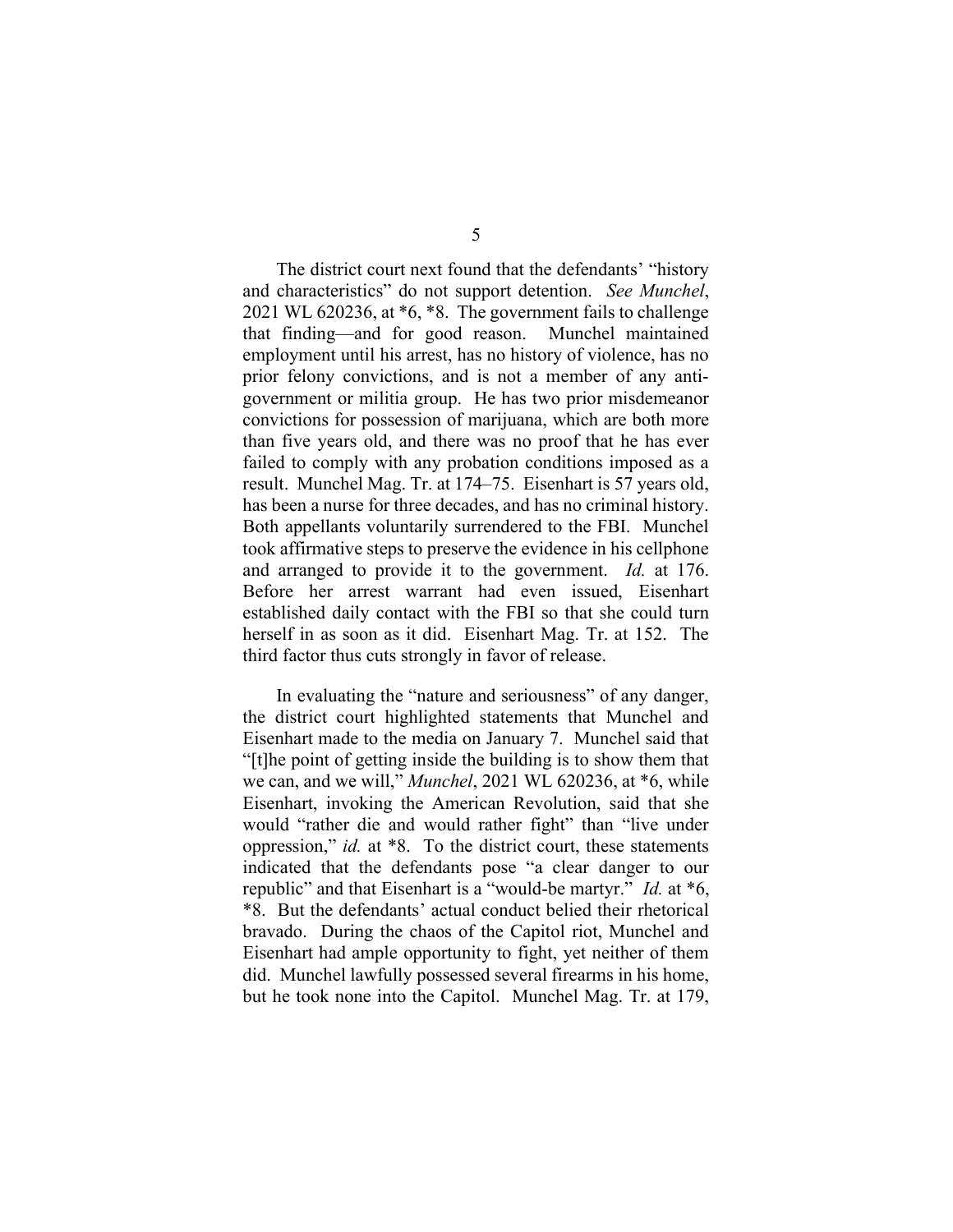182. Indeed, before entering the Capitol, Munchel and Eisenhart stashed a knife inside a backpack that they left outside, precisely for fear of ending up in "federal prison." See Munchel, 2021 WL 620236, at \*2.

 Moreover, even if their comments indicate some willingness to engage in future protests or disruption, the Bail Reform Act permits detention only to prevent an "identified and articulable threat to an individual or the community." United States v. Salerno, 481 U.S. 739, 751 (1987). Here, the district court identified one such threat—that Munchel and Eisenhart would attempt "to stop or delay the peaceful transfer of power." Munchel, 2021 WL 620236, at \*6, \*8. But the transition has come and gone, and that threat has long passed. In the district court, the government warned of an upcoming protest scheduled for March 4. But that protest never materialized, and the government produced no evidence that Munchel and Eisenhart had been involved in its planning before their arrest. The government's gesturing towards the possibility of their joining future protests falls well short of any "identified and articulable threat." Salerno, 481 U.S. at 751.

 After evaluating the four statutory factors, the district court turned to the ultimate question in the case—whether no release conditions would reasonably ensure public safety. The court worried that a "determined defendant" could "cut off an ankle monitor, ignore travel restrictions, elude a third-party custodian, unlawfully rearm, and endanger his community." Munchel, 2021 WL 620236, at \*7. The court found that Munchel was such a defendant given his "brazen actions in front of hundreds of law enforcement officers" and his media comments. Id. It found that Eisenhart also qualified, because of her supposed "willingness to die for her cause." Id. at \*8.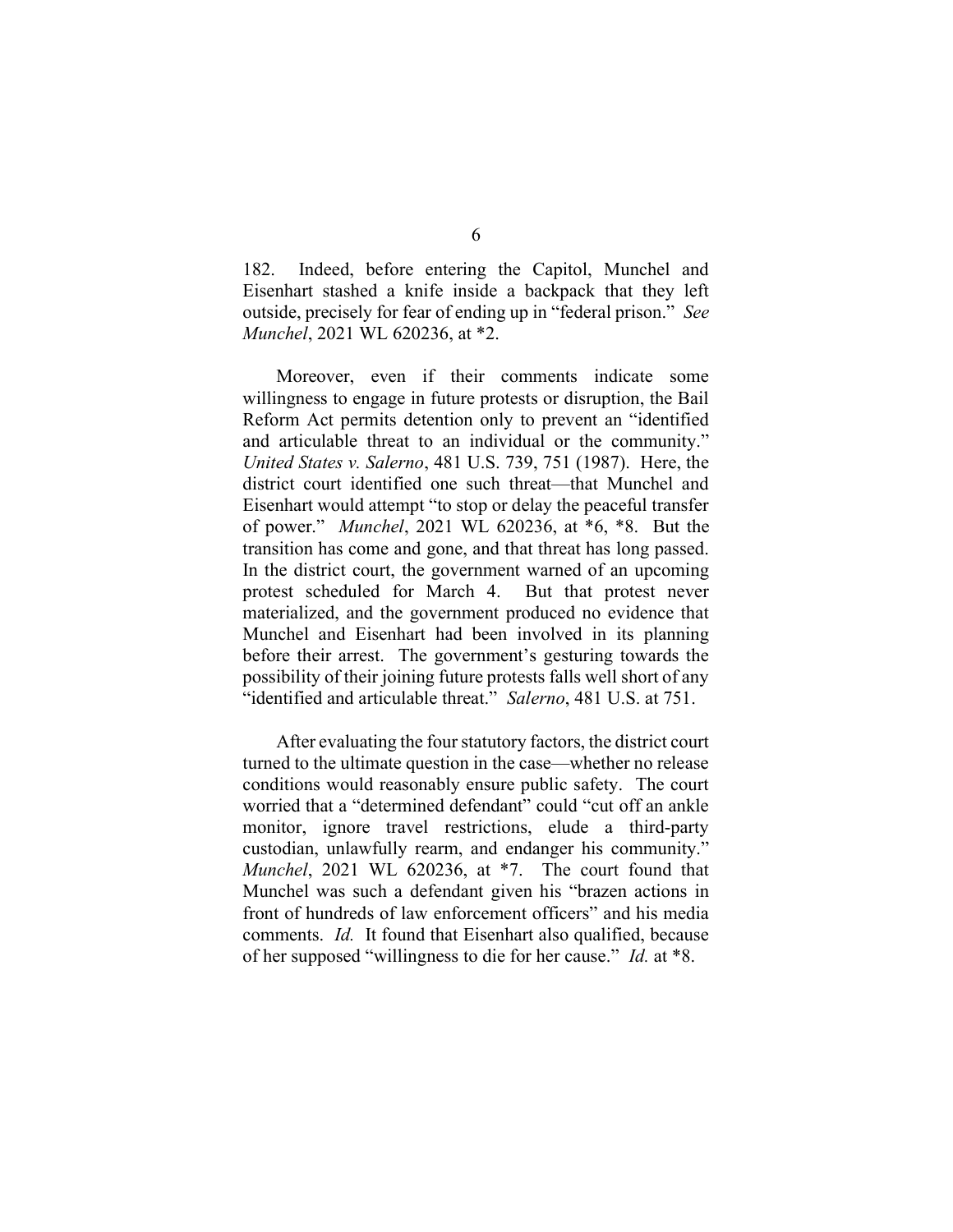Yet the record shows otherwise. As explained above, Munchel and Eisenhart chose to trespass—not to engage in violence, much less fight to the death. Afterwards, both voluntarily surrendered to the FBI, as the district court recognized in concluding that neither posed a flight risk. See Munchel, 2021 WL 620236, at \*5, \*7. Munchel preserved and voluntarily turned over his cellphone video. Munchel Mag. Tr. at 176. Likewise, even after he was identified as a suspect, Munchel made no attempt to hide or remove the firearms that he lawfully possessed at his home. Id. at 181–82. As for the defendants' attitudes towards law enforcement, the video shows that police did not seek to discourage their entry into the Capitol through an open door, Munchel iPhone Video at 38:48; Munchel and Eisenhart made no attempt to harass officers while inside the Capitol; and, as they were preparing to exit, Munchel encountered an officer and said "Sorry, guys, I still love you," *id.* at 49:26. Finally, contrary to the district court's characterization of Eisenhart as a "would-be martyr," she specifically declined to bring a knife into the Capitol because of her expressed concerns with "federal prison." See Munchel, 2021 WL 620236, at \*2. The defendants' other personal characteristics—which the district court acknowledged to weigh in favor of release—further indicate that they are likely to comply with release conditions.

 In this case, the magistrate judge imposed strict release conditions. For Munchel, he required confinement at the home of a third-party custodian, GPS location monitoring, supervision by Pretrial Services, no possession of firearms, no travel to D.C., no excessive use of alcohol, no possession or use of any controlled substance, and drug testing if ordered by Pretrial Services. Munchel Mag. Tr. at 185–89. For Eisenhart he required home confinement, location monitoring, supervision by a third-party custodian, no possession of firearms, no travel to D.C., and submission to psychiatric